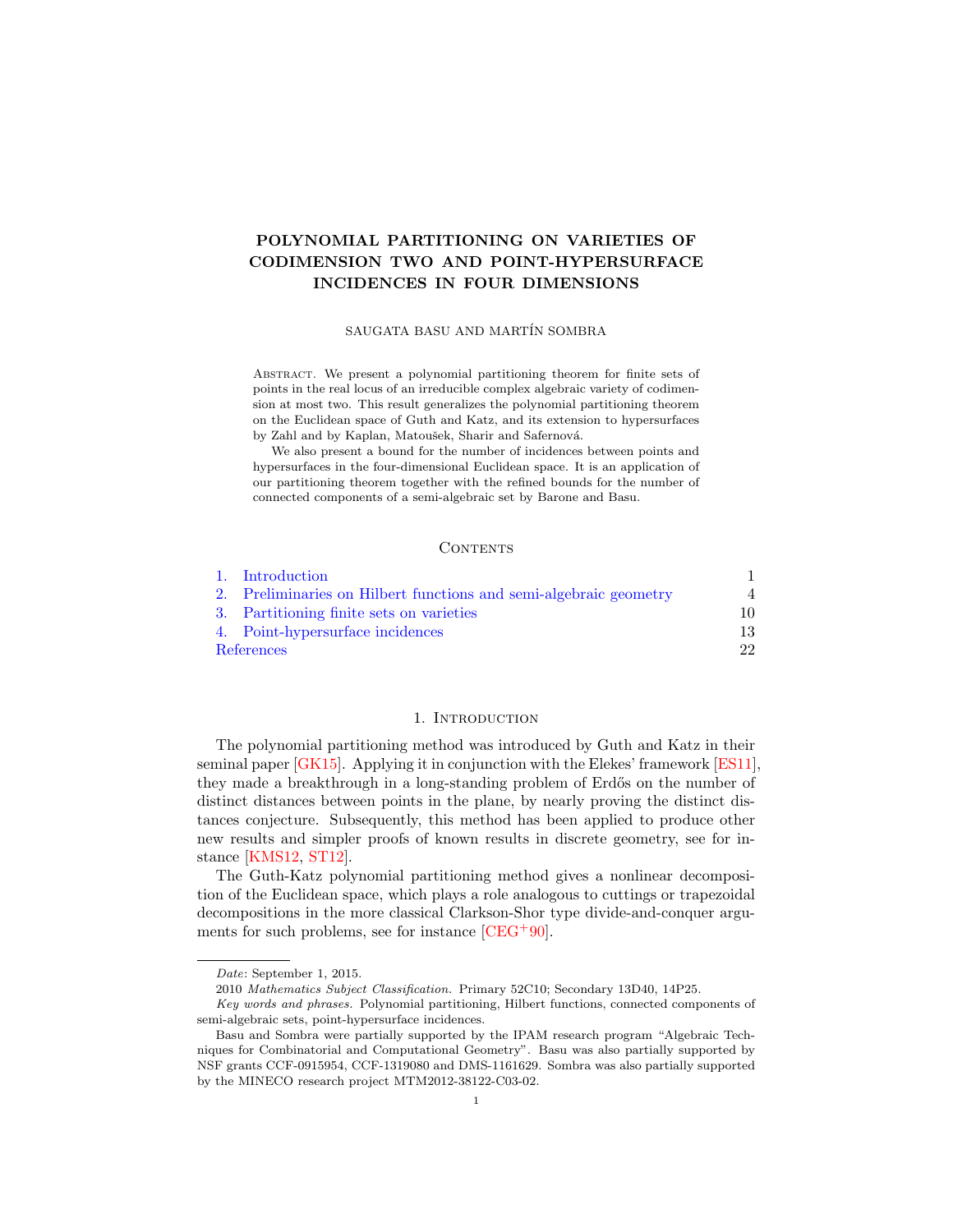<span id="page-1-2"></span>It can be summarized in the result below. For a polynomial  $g \in \mathbb{R}[x_1, \ldots, x_d]$ , we denote by  $V(g)$  its zero zet in  $\mathbb{C}^d$  and, for a finite set  $\mathcal{Q}$ , we denote by card $(\mathcal{Q})$ its cardinality.

<span id="page-1-1"></span>**Theorem 1.1** (Guth and Katz [\[GK15\]](#page-21-1)). Let  $d \geq 1$  and  $\mathcal{P} \subset \mathbb{R}^d$  be a finite subset. Given  $\ell \geq 1$ , there is a nonzero polynomial  $g \in \mathbb{R}[x_1, \ldots, x_d]$  of degree bounded by  $\ell$  such that, for each connected component  $\tilde{C}$  of  $\mathbb{R}^d \setminus V(g)$ ,

$$
card(\mathcal{P} \cap C) = O_d\left(\frac{card(\mathcal{P})}{\ell^d}\right),\,
$$

where the implicit constant in the O-notation depends only on d.

When applying this result in a concrete situation, one needs to couple it with a suitable bound for the number of connected components of the semi-algebraic set  $\mathbb{R}^d \setminus V(g)$ . This is provided by the classical works of Oleĭnik, Petrovskiĭ, Milnor and Thom on the Betti numbers of semi-algebraic varieties [\[PO49,](#page-21-5) [Mil64,](#page-21-6) [Tho65\]](#page-22-1), which allow to treat the points in  $P$  outside the hypersurface  $V(q)$ .

However, it is possible that many, or even all, of the points in  $\mathcal P$  are contained in this hypersurface. The points in  $\mathcal{P} \cap V(g)$  are not partitioned, and a separate argument is needed for handling them. The natural approach would be to apply a polynomial partitioning theorem on  $V(g)$  together with a suitable bound for the number of connected components of the resulting partition. After this step, it is also possible that many of the points in  $\mathcal{P} \cap V(g)$  are contained in the partitioning variety of codimension 2. Then one would like to apply a partitioning theorem on this variety, and so on.

To make this strategy work efficiently, one needs a polynomial partitioning theorem on varieties. For hypersurfaces, such a result has been achieved independently by Zahl [\[Zah13\]](#page-22-2) and by Kaplan, Matoušek, Sharir and Safernová [\[KMSS12\]](#page-21-7), and applied to incidence problems in  $\mathbb{R}^3$ . Extending it to varieties of arbitrary codimension has been identified as a major obstacle to apply the polynomial partitioning method to incidence problems in dimension  $d \geq 4$ , see for instance the discussion in [\[KMSS12,](#page-21-7) §3]. Our main objective in this paper is to present such a result for irreducible varieties of codimension two.

Given an irreducible algebraic variety  $X \subset \mathbb{C}^d$  we denote by  $\dim(X)$  and  $\deg(X)$ its dimension and degree, respectively. We also denote by  $\delta(X)$  the minimal integer  $\delta \geq 1$  such that X is an irreducible component of the zero set of a family of polynomials of degree bounded by  $\delta$ . These invariants are related by the inequalities (Lemma [2.2\)](#page-4-0)

$$
\delta(X) \le \deg(X) \le \delta(X)^{d-\dim(X)}.
$$

The following is a simplified version of our polynomial partitioning theorem (Theorem [3.1\)](#page-10-0).

<span id="page-1-0"></span>**Theorem 1.2.** Let  $d \geq 1$  and  $X \subset \mathbb{C}^d$  an irreducible variety of codimension at most two. Let  $\mathcal{P} \subset \mathbb{R}^d \cap X$  be a finite subset and  $\ell \geq 6$  d  $\delta(X)$ . Then there is a polynomial  $g \in \mathbb{R}[x_1, \ldots, x_d]$  of degree bounded by  $\ell$  with  $\dim(X \cap V(g)) = \dim(X) - 1$  such that, for each connected component C of  $\mathbb{R}^d \setminus V(g)$ ,

$$
card(\mathcal{P} \cap C) = O_d\Big(\frac{card(\mathcal{P})}{deg(X)\ell^{dim(X)}}\Big).
$$

When  $X = \mathbb{C}^d$ , the invariant  $\delta(X)$  is equal to 1 whereas, when X is a hypersurface, it coincides with  $\deg(X)$ . Hence, Theorem [1.2](#page-1-0) reduces in these cases to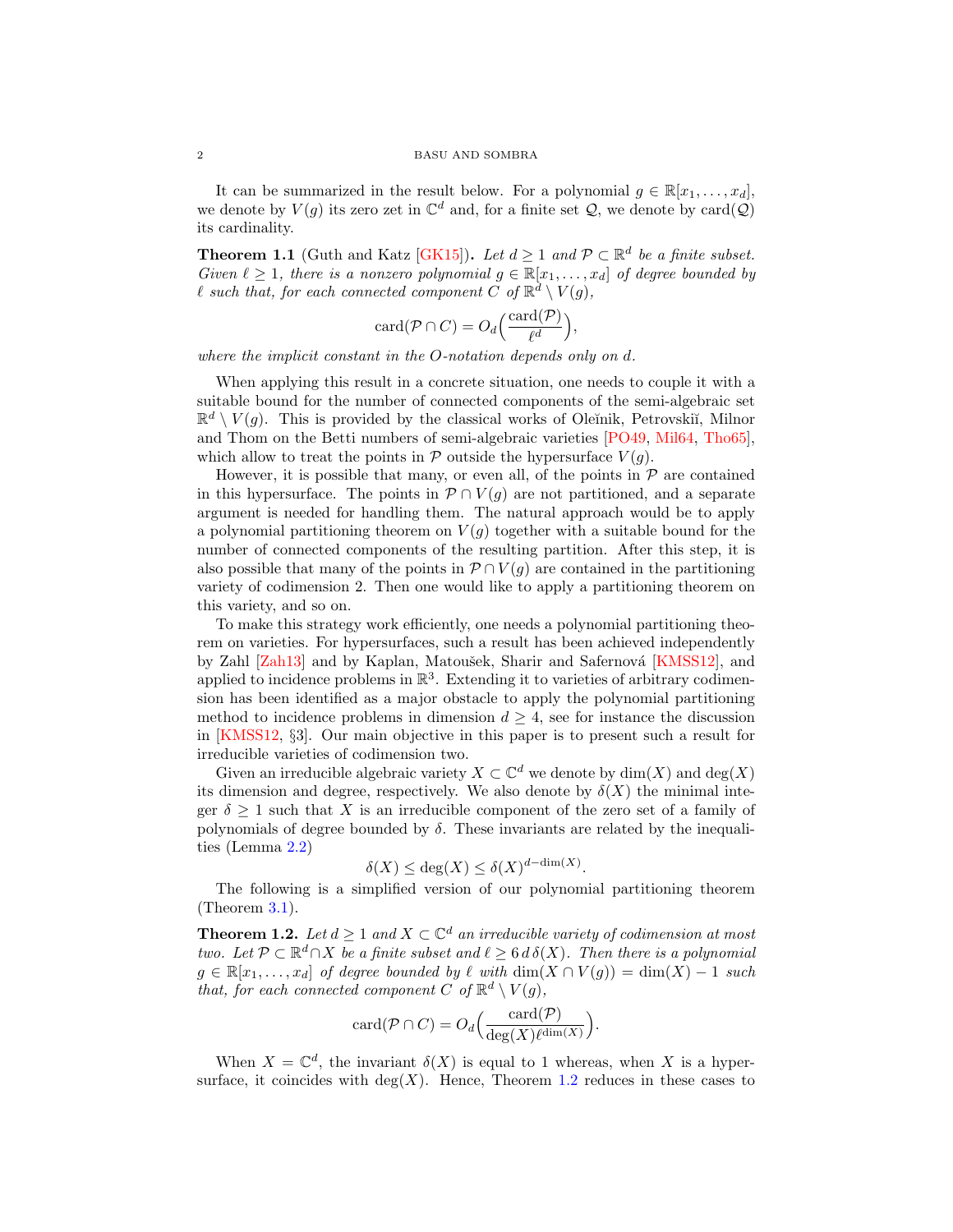<span id="page-2-4"></span>Theorem [1.1](#page-1-1) and to the polynomial partitioning theorems in [\[Zah13,](#page-22-2) [KMSS12\]](#page-21-7), respectively.

As for the Guth-Katz theorem, the proof of this result is based on the ham sandwich theorem obtained by Stone and Tukey from the Borsuk-Ulam theorem. The new key ingredient is the systematic use of the upper and lower bounds for Hilbert functions due to Chardin [\[Cha89\]](#page-21-8) and Chardin and Philippon [\[CP99\]](#page-21-9).

Remark 1.3. The polynomial partition method also applies to problems in computational geometry, in particular to range searching with semi-algebraic sets. Concurrently with this paper, Matoušek and Patáková have also obtained a polynomial partitioning theorem on varieties [\[MP15,](#page-21-10) Theorem 1.1], focused on obtaining efficient range searching algorithms.

For irreducible varieties of codimension two, the Matoušek-Patáková partitioning theorem is quantitatively weaker than ours. On the other hand, this result holds in a more general setting, since it can be applied to non-necessarily irreducible varieties of arbitrary dimension. This greater generality is important for their application to range searching.

As a test case for Theorem [1.2,](#page-1-0) we consider the problem of bounding the number of point-hypersurface incidences. Given a set  $P$  of points of  $\mathbb{R}^d$  and a set V of subvarieties of  $\mathbb{R}^d$  or of  $\mathbb{C}^d$ , we denote by  $I(\mathcal{P}, V)$  their number of incidences, that is, the number of pairs  $(p, V) \in \mathcal{P} \times \mathcal{V}$  with  $p \in V$ .

The following fundamental result was proved by Szemerédi and Trotter in 1983, in response to a problem of Erdős.

<span id="page-2-3"></span>**Theorem 1.4** (Szemerédi and Trotter [\[ST83\]](#page-22-3)). Let  $P$  be a set of m points of  $\mathbb{R}^2$ and  $\mathcal L$  a set of n lines in  $\mathbb R^2$ . Then

$$
I(\mathcal{P}, \mathcal{L}) = O(m^{\frac{2}{3}}n^{\frac{2}{3}} + m + n).
$$

This theorem has led to an extensive study of incidences of points and curves in the plane, and of points and varieties in higher dimensions. In particular, it was extended by Pach and Sharir to incidences between points in the plane and curves having a bounded degree of freedom [\[PS98\]](#page-21-11). Later on, Zahl obtained an analogous result for the incidences between points in  $\mathbb{R}^3$  and algebraic surfaces having a bounded degree of freedom [\[Zah13\]](#page-22-2). A similar result was independently obtained by Kaplan, Matoušek, Sharir and Safernová for the incidences between points in  $\mathbb{R}^3$  and unit spheres [\[KMSS12\]](#page-21-7).

We present the following bound for the number of incidences between points in  $\mathbb{R}^4$  and threefolds.

<span id="page-2-0"></span>**Theorem 1.5.** Given  $k, c \geq 1$ , let P be a finite set of points of  $\mathbb{R}^4$  and H a finite set of hypersurfaces of  $\mathbb{C}^4$  satisfying the following conditions:

- (a) the degrees of the hypersurfaces in  $H$  are bounded by  $c$ ;
- <span id="page-2-2"></span>(b) the intersection of any four distinct hypersurfaces in  $H$  is finite;
- <span id="page-2-1"></span>(c) for any subset of k distinct points in  $P$ , the number of hypersurfaces in  $H$ containing them is bounded by c.

Set  $m = \text{card}(\mathcal{P})$  and  $n = \text{card}(\mathcal{H})$ . Then

$$
I(\mathcal{P}, \mathcal{H}) = O_{k,c}(m^{1-\frac{k-1}{4k-1}}n^{1-\frac{3}{4k-1}} + m + n).
$$

This result is an application of Theorem [1.2](#page-1-0) together with the refined bounds for the number of connected components of a semi-algebraic set due to Barone and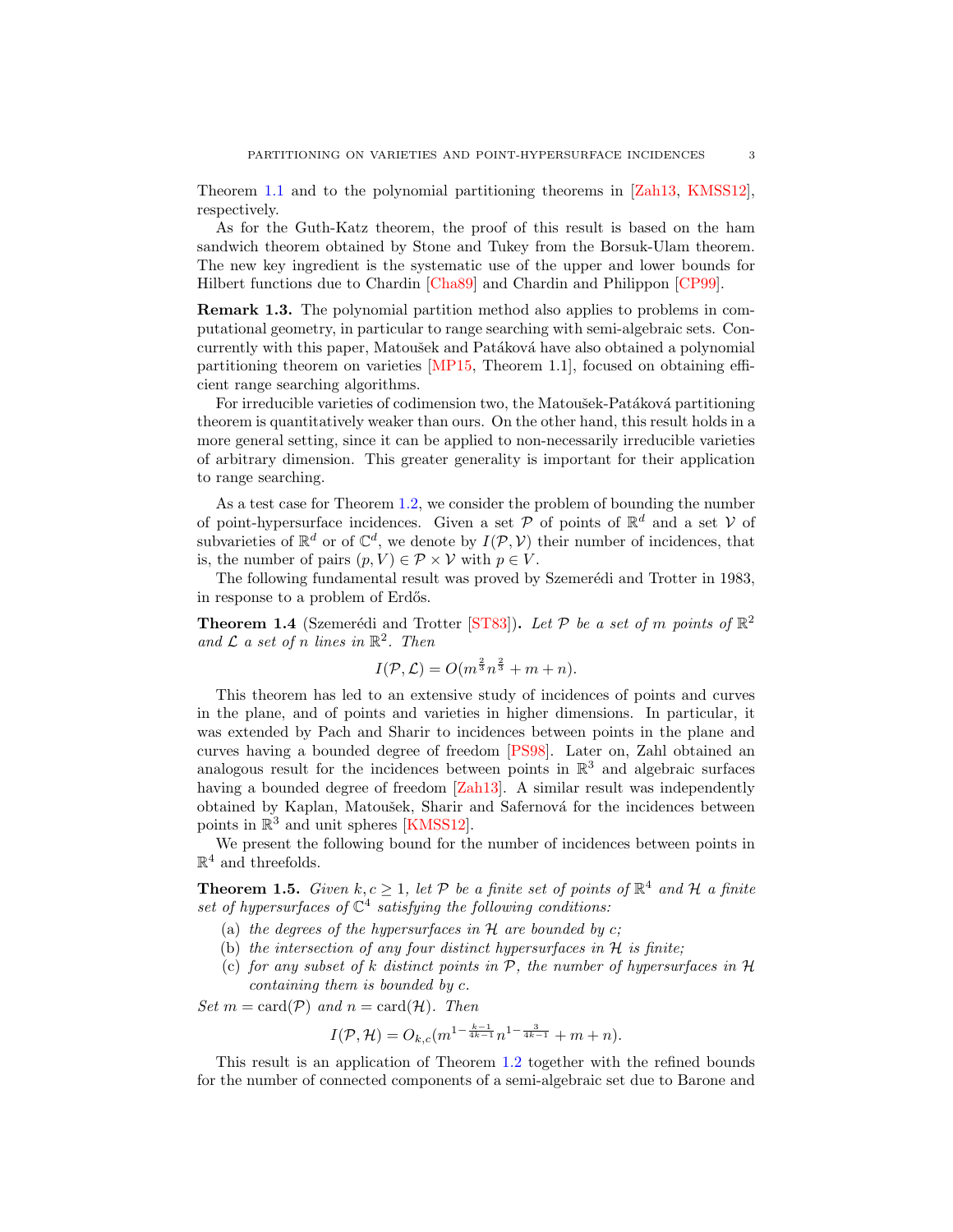<span id="page-3-1"></span>Basu [\[BB12,](#page-21-12) [BB14\]](#page-21-13). Our whole approach is strongly inspired by the treatment of the unit distance problem in three dimensions in [\[Zah13,](#page-22-2) [KMSS12\]](#page-21-7).

Theorem [1.5](#page-2-0) is a particular case of a conjectural bound for the number of pointhypersurface incidences in  $\mathbb{R}^d$  (Conjecture [4.1\)](#page-20-0). Related with this, we propose two further conjectures: a generalization of our polynomial partitioning theorem to varieties of arbitrary codimension (Conjecture [3.4\)](#page-12-1) and a bound for the number of connected components of a semi-algebraic set depending on the degree of that vari-ety, instead of the Bézout number of a set of defining equations (Conjecture [2.10\)](#page-9-1). If one can show that these two conjectures are true, it would be an important step in proving Conjecture [4.1](#page-20-0) via the polynomial partitioning method.

Remark 1.6. The results of this paper were announced in the talk [\[Som14\]](#page-22-4) at the IPAM workshop "Tools from algebraic geometry". Shortly afterwards, a proof by Fox, Pach, Suk, Sheffer and Zahl of a weaker version of Conjecture [4.1](#page-20-0) with an extra factor  $m^{\epsilon}$  was announced in Sheffer's blog [\[She14\]](#page-22-5) and eventually appeared in  $[{\rm FPS^+14}]$ .

Acknowledgments. We thank Zuzana Safernová/Patáková, Micha Sharir, Noam Solomon and Joshua Zahl for useful discussions and pointers to the literature. We also thank the anonymous referees for their remarks and corrections, which have significantly improved this paper.

Part of this work was done while the authors met at the Institute for Pure and Applied Mathematics (IPAM) during the Spring 2014 research program "Algebraic Techniques for Combinatorial and Computational Geometry".

### <span id="page-3-0"></span>2. Preliminaries on Hilbert functions and semi-algebraic geometry

Throughout this paper, we denote by N the set of nonnegative integers. Bold letters denote finite sets or sequences of objects, where the type and number should be clear from the context: for instance,  $x$  might denote the group of variables  ${x_1, \ldots, x_d}$  so that  $\mathbb{R}[x]$  denotes the polynomial ring  $\mathbb{R}[x_1, \ldots, x_d]$ .

Given functions  $f, g: \mathbb{N} \to \mathbb{N}$ , the Landau symbol  $f = O(g)$  means that there exists  $c \geq 0$  such that  $f(l) \leq cg(l)$  for all  $l \in \mathbb{N}$ . If we want to emphasize the dependence of the constant c on parameters, say d and k, we will write  $f = O_{d,k}(g)$ .

2.1. Hilbert functions and degree of definition of varieties. Let  $\mathbb{P}^d(\mathbb{C})$  denote the d-dimensional projective space over the complex numbers. For an equidimensional variety  $X \subset \mathbb{P}^d(\mathbb{C})$ , we denote by  $\dim(X)$  and  $\deg(X)$  its dimension and degree, respectively. Recall that the degree of X is classically defined as the number of points in the intersection of  $X$  with a generic linear subspace  $H$  of dimension  $d - \dim(X)$ .

When  $X$  is a hypersurface, this variety is defined by a single squarefree homogeneous polynomial  $g \in \mathbb{C}[z_0, \ldots, z_d]$ , unique up a scalar factor, and we have  $deg(X) = deg(g)$ . In the other extreme, when  $dim(X) = 0$ , we have  $deg(X) = \#X$ .

A basic property of the notion of degree of varieties is its behavior with respect to intersections. In particular, it verifies the following version of  $B\acute{e}zout's\ in equal-$ ity [\[Ful84,](#page-21-15) Example 8.4.6]: let  $X_i \subset \mathbb{P}^d(\mathbb{C}), i = 1, \ldots t$ , be equidimensional varieties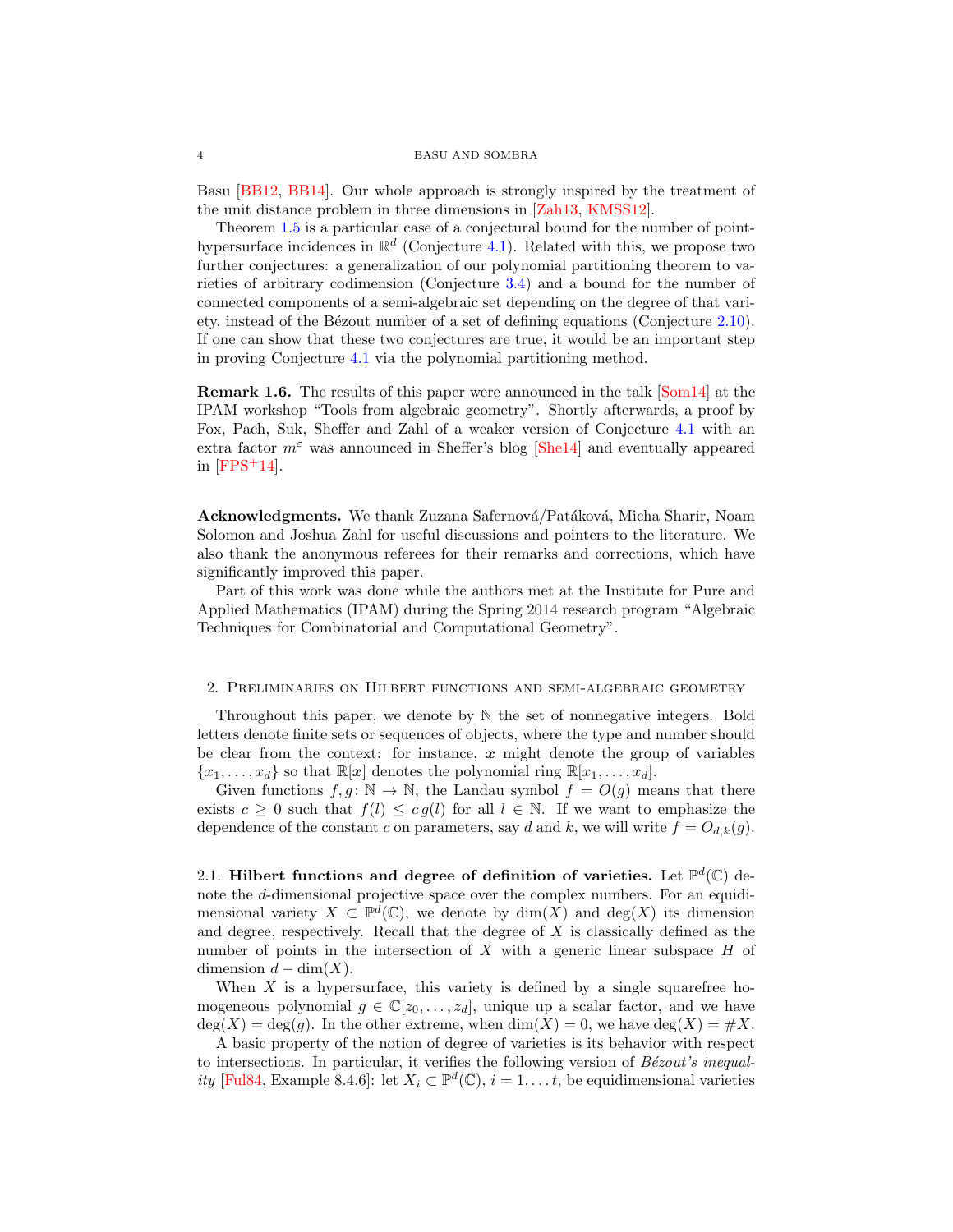and  $Z_j$ ,  $j = 0, \ldots, l$ , the irreducible components of the intersection  $\bigcap_{j=1}^{t} X_j$ . Then

<span id="page-4-1"></span>
$$
\sum_{j=0}^{l} \deg(Z_j) \le \prod_{i=1}^{t} \deg(X_i). \tag{2.1}
$$

In particular, if  $g_1, \ldots, g_d \in \mathbb{C}[z_0, \ldots, z_d]$  is a family of homogeneous polynomials whose zero set in  $\mathbb{P}^d(\mathbb{C})$  is finite, then the cardinality of this zero set is bounded by  $\prod_{i=1}^d \deg(g_i)$ .

**Definition 2.1.** Let  $X \subset \mathbb{P}^d(\mathbb{C})$  be an irreducible variety and  $\delta \geq 1$ . We say that X is partially defined at degree  $\delta$  if there are homogeneous polynomials  $g_1, \ldots, g_t \in$  $\mathbb{C}[z_0,\ldots,z_d]$  of degree bounded by  $\delta$  such that X is an irreducible component of the zero set in  $\mathbb{P}^d(\mathbb{C})$  of these polynomials. Equivalently, there is an open subset  $U \subset \mathbb{P}^d(\mathbb{C})$  such that  $X \cap U \neq \emptyset$  and the zero set in U of  $g_1, \ldots, g_t$  agrees with  $X \cap U$ .

We denote by  $\delta(X)$  the *degree of partial definition* of X, defined as the minimal integer  $\delta \geq 1$  such that X is partially defined at degree  $\delta$ .

The degree of a variety and its degree of partial definition are related by the following inequalities.

# <span id="page-4-0"></span>**Lemma 2.2.** Let  $X \subset \mathbb{P}^d(\mathbb{C})$  be an irreducible variety. Then

 $\delta(X) \leq \deg(X) \leq \delta(X)^{d-\dim(X)}.$ 

*Proof.* We first prove the left inequality. Set  $e = \dim(X)$  and identify the projective space  $\mathbb{P}^{e+1}(\mathbb{C})$  with the linear subspace of  $\mathbb{P}^d(\mathbb{C})$  defined by the equations  $z_{e+2}$  $\cdots = z_d = 0$ . Let  $L \subset \mathbb{P}^d(\mathbb{C})$  be a generic linear subspace of dimension  $d - e - 2$ . By making a linear change in coordinates which keeps  $z_{e+2}, \ldots, z_d$  unchanged, and changes only the coordinates  $z_0, \dots, z_{e+1}$ , we can assume that L is defined by the equations  $z_0 = \cdots = z_{e+1} = 0$ . Now consider the projection

$$
\pi_L \colon \mathbb{P}^d(\mathbb{C}) \setminus L \longrightarrow \mathbb{P}^{e+1}(\mathbb{C})
$$

defined, for a point  $p \in \mathbb{P}^d(\mathbb{C}) \setminus L$ , by setting  $\pi_L(p)$  as the unique point in the intersection of  $\mathbb{P}^{e+1}(\mathbb{C})$  with the linear subspace generated by L and p. In other words  $\pi_L((z_0 : \dots : z_d)) = (z_0 : \dots : z_{e+1} : 0 : \dots : 0)$  for  $(z_0 : \dots : z_d) \notin L$ .

Then  $\overline{\pi_L(X)}$ , the closure of the image of X under this map, is a hypersurface of  $\mathbb{P}^{e+1}(\mathbb{C})$  of the same degree as X. This hypersurface is defined by a homogeneous polynomial  $f_L \in \mathbb{C}[z_0, \ldots, z_{e+1}]$  with

$$
\deg(f_L) = \deg(\overline{\pi_L(X)}) = \deg(X).
$$

Then the polynomial  $f_L$  considered as an element of the ring  $\mathbb{C}[z_0, \ldots, z_d]$  is a homogeneous polynomial of degree  $deg(X)$  defining a hypersurface of  $\mathbb{P}^d(\mathbb{C})$  which contains  $X$ . By choosing sufficiently many linear subspaces  $L$  as above, one can construct a family of homogeneous polynomials of degree  $deg(X)$  defining the variety X. Hence  $\delta(X) \leq \deg(X)$ , as stated.

For the right inequality, let  $g_1, \ldots, g_t \in \mathbb{C}[z_0, \ldots, z_d]$  be a family of homogeneous polynomials of degree  $\leq \delta(X)$  having X as an irreducible component of its zero set. By taking generic linear combinations, we can suppose that  $t = d - e$ . Bézout's inequality [\(2.1\)](#page-4-1) then implies that  $\deg(X) \leq \delta(X)^{d-e}$ , proving the inequality.  $\square$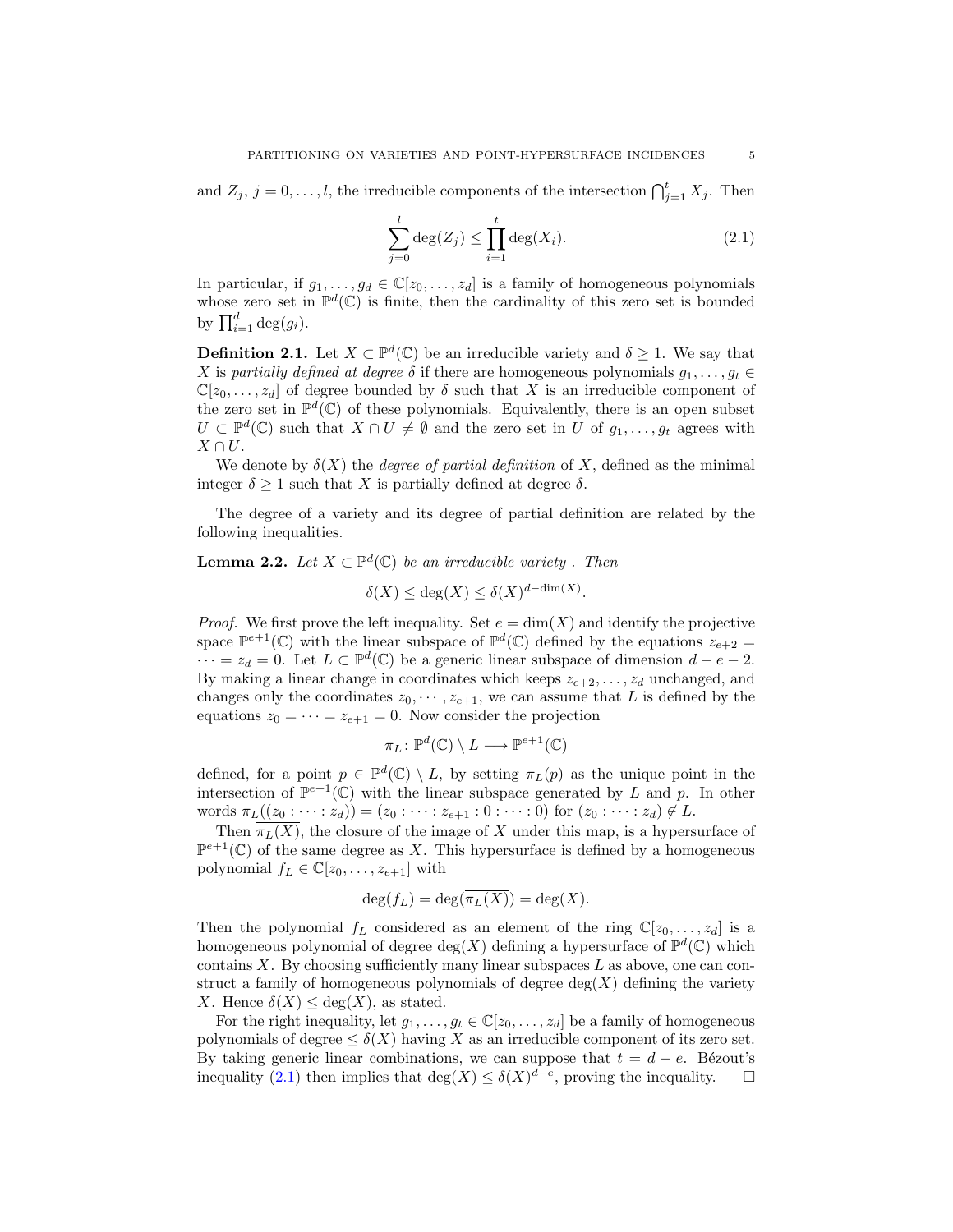Remark 2.3. The degree of partial definition of a variety can by much smaller than its degree. An example is provided by the Grassmannian  $\mathrm{Gr}(1,n)$ , the space parametrizing lines in  $\mathbb{P}^n(\mathbb{C})$ , included in the projective space  $\mathbb{P}(\bigwedge^2 \mathbb{C}^{n+1})$  via the Plücker embedding.

The degree of this Grassmannian is

$$
deg(\operatorname{Gr}(1, n)) = \frac{1}{n-1} {2n-2 \choose n},
$$

which clearly grows with  $n$ . On the other hand, this variety is cut out by certain quadratic equations, called the Plücker relations. Hence,

$$
\delta(\operatorname{Gr}(1, n)) = 2.
$$

For irreducible varieties of codimension 2, we have the following sharpening of the second inequality in Lemma [2.2.](#page-4-0)

<span id="page-5-2"></span>**Lemma 2.4.** Let  $X \subset \mathbb{P}^d(\mathbb{C})$  be an irreducible variety of codimension 2. Let  $\delta_1 \geq 1$ be the minimal degree of a hypersurface of  $\mathbb{P}^d(\mathbb{C})$  containing X. Then

$$
\deg(X) \le \delta_1 \delta(X).
$$

*Proof.* Let f be a homogeneous polynomial of degree  $\delta_1 \geq 1$  vanishing on X. By the minimality assumption, this polynomial must be irreducible. Since  $X$  is of codimension 2, there are two homogeneous poynomials  $g_1, g_2$  of degree  $\leq \delta(X)$ , having X as an irreducible component of its zero set. By clearing common factors, we can also assume that one of these polynomials are coprime. Hence, at least one of these these polynomials (say  $g_1$ ) is not divisible by f. Thus X is also an irreducible component of the zero set of  $f$  and  $g_1$ . The lemma then follows from Bézout's inequality  $(2.1)$ .

Given a homogeneous ideal  $I \subset \mathbb{C}[z_0,\ldots,z_d]$ , the quotient  $\mathbb{C}[z_0,\ldots,z_d]/I$  is a graded C-algebra. The *Hilbert function* of I is the function  $H_I: \mathbb{N} \to \mathbb{N}$  given, for  $\ell \in \mathbb{N}$ , by the dimension of the  $\ell$ -th graded piece of this quotient, that is

$$
H_I(\ell) = \dim_{\mathbb{C}} (\mathbb{C}[z_0,\ldots,z_d]/I)_{\ell}.
$$

By Hilbert's theorem, there is a polynomial  $P_I \in \mathbb{Q}[t]$  and an integer  $\ell_0 \in \mathbb{N}$  with

$$
H_I(\ell) = P_I(\ell) \quad \text{ for } \ell \ge \ell_0.
$$

For an equidimensional variety  $X \subset \mathbb{P}^d(\mathbb{C})$ , we denote by  $I(X) \subset \mathbb{C}[z_0, \ldots, z_d]$  its defining ideal. Then  $P_{I(X)}$  is a polynomial of degree  $\dim(X)$  and leading coefficient equal to the quotient  $deg(X)/dim(X)!$ .

In Theorem [2.5](#page-5-0) below, we collect the upper and lower bounds for Hilbert functions that we will use later on. Because of our applications, we restrict to ideals coming from irreducible projective varieties, although these bounds are valid in greater generality. Recall that binomial coefficients are defined, for  $i, n \in \mathbb{Z}$ , by

$$
\binom{n}{i} = \begin{cases} \frac{n!}{i!(n-i)!} & \text{if } 0 \le i \le n, \\ 0 & \text{otherwise.} \end{cases}
$$

<span id="page-5-1"></span><span id="page-5-0"></span>**Theorem 2.5.** Let  $X \subset \mathbb{P}^d(\mathbb{C})$  be an irreducible variety of dimension  $e \geq 0$ . (a) For  $\ell > 0$ ,

$$
H_{I(X)}(\ell) \le \deg(X) \binom{\ell+e}{e}.
$$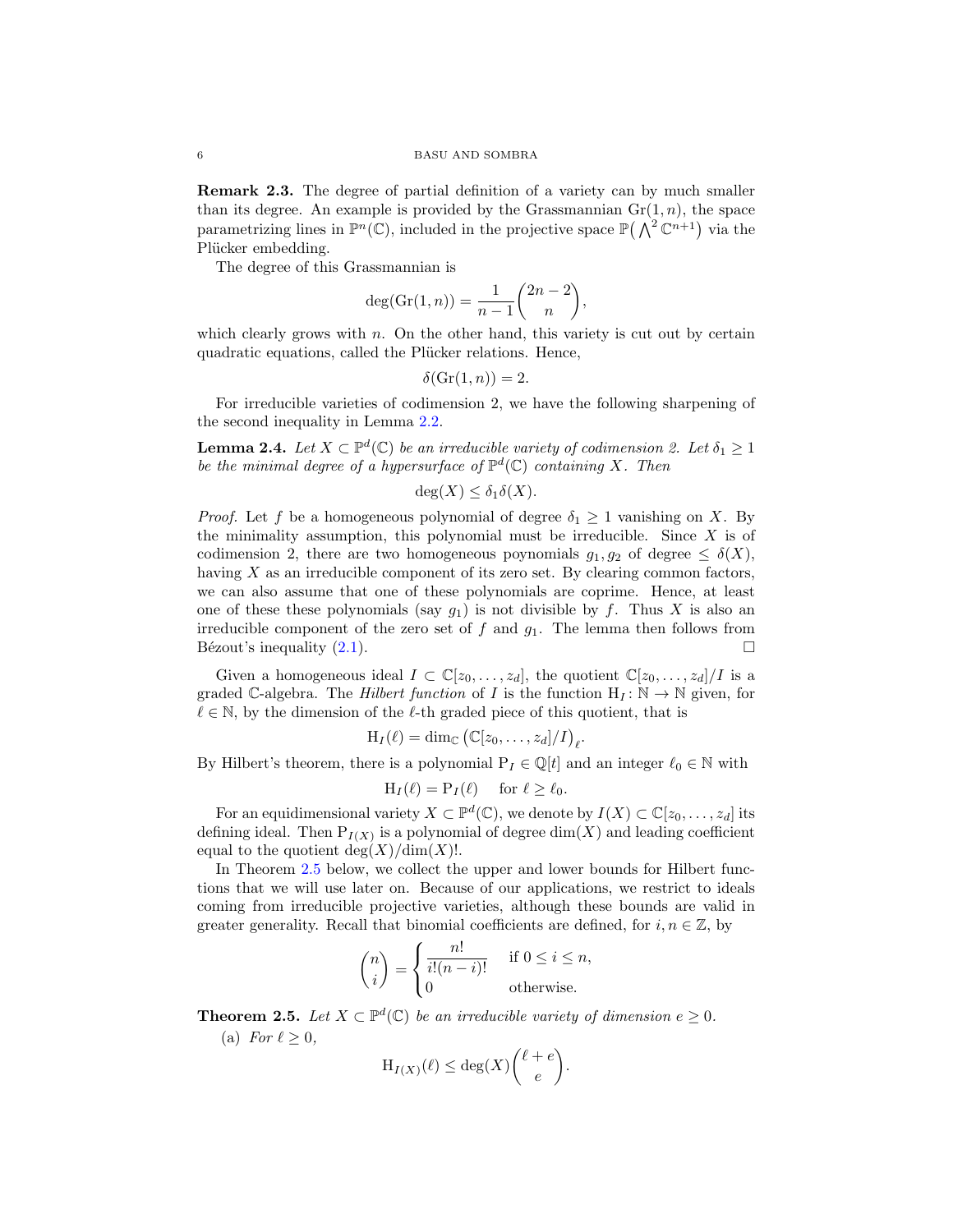PARTITIONING ON VARIETIES AND POINT-HYPERSURFACE INCIDENCES  $\hspace{0.5mm} 7$ 

<span id="page-6-3"></span><span id="page-6-0"></span>(b) For 
$$
\ell \geq (d-e)(\delta(X)-1)+1
$$
,

$$
\mathrm{H}_{I(X)}(\ell) \ge \deg(X) {\ell - (d-e)(\delta(X) - 1) + e \choose e}.
$$

*Proof.* The upper bound in [\(a\)](#page-5-1) is  $[Cha89, Théorème on page 306]$  $[Cha89, Théorème on page 306]$  applied to the base field  $\mathbb C$  and the ideal  $I(X)$ . Similar bounds can also be derived from [\[Nes84\]](#page-21-16) or [\[Som14,](#page-22-4) Proposition 2.11].

The upper bound in [\(b\)](#page-6-0) is a particular case of [\[CP99,](#page-21-9) Corollaire 3]. Indeed, let  $g_1, \ldots, g_t \in \mathbb{C}[z_0, \ldots, z_d]$  be a family of homogeneous polynomials of degree  $\leq \delta(X)$  having X as an irreducible component of its zero set. By taking generic linear combinations, we can suppose without loss of generality that  $t = d - e$ . Consider the ideals  $I = (g_1, \ldots, g_{d-e})$  and  $J = I(X)$ . Following the notation in page 476 of loc. cit., the ideal  $I^{\langle d-e \rangle}$  is defined as the intersection of the isolated primary ideals of I of codimension  $d - e$ . Hence  $J \subset I^{\langle d-e \rangle}$ . We can then apply [\[CP99,](#page-21-9) Corollaire 3] to these ideals. In the notation of this result,  $m = d - e$ ,  $d_i = \deg(q_i)$  for  $i = 1, \ldots, d - e$ , and  $r = d - e$ . This result then implies that, for  $\ell \ge \sum_{i=1}^{d-e} \deg(g_i) - (d-e),$ 

$$
H_{I(X)}(\ell) \ge \deg(X) {\ell + d - \sum_{i=1}^{d-e} \deg(g_i) \choose e},
$$

which gives the lower bound in  $(b)$ .

The following result is a consequence of Theorem  $2.5(a)$  $2.5(a)$ , and appears as a particular case of [\[Cha89,](#page-21-8) Corollaire 3]. We include its proof, for the convenience of the interested reader.

<span id="page-6-2"></span>**Proposition 2.6.** Let  $X \subset \mathbb{P}^d(\mathbb{C})$  be an irreducible variety of codimension 2. Then there are coprime polynomials  $f_1, f_2 \in I(X)$  such that

$$
\deg(f_1)\deg(f_2) \le d(d-1)\deg(X).
$$

*Proof.* Set  $D = \deg(X)$ . By Theorem [2.5](#page-5-0)[\(a\)](#page-5-1), for  $\ell \geq 0$ ,

$$
H_{I(X)}(\ell) \le D\binom{\ell+d-2}{d-2}.\tag{2.2}
$$

We have  $H_{\{0\}}(\ell) = \dim_{\mathbb{C}} \mathbb{C}[z]_{\ell} = {\ell+d \choose d}$ . This implies that, for  $\ell_1 = \lfloor (d(d-1)D)^{1/2} \rfloor$ ,

<span id="page-6-1"></span>
$$
H_{I(X)}(\ell_1) < H_{\{0\}}(\ell_1).
$$

Hence, there is a homogeneous polynomial  $f_1 \in I(X) \setminus \{0\}$  with  $\deg(f_1) \leq \ell_1$ . We take  $f_1$  of minimal degree. Since the variety  $X$  is irreducible, this polynomial has to be irreducible too.

By the exact sequence

$$
0 \longrightarrow \mathbb{C}[\boldsymbol{z}] \stackrel{\times f_1}{\longrightarrow} \mathbb{C}[\boldsymbol{z}] \longrightarrow \mathbb{C}[\boldsymbol{z}]/(f_1) \longrightarrow 0,
$$

the Hilbert function of the principal ideal  $(f_1)$  is given by

$$
H_{(f_1)}(\ell) = \dim_{\mathbb{C}} \mathbb{C}[z]_{\ell} - \dim_{\mathbb{C}} \mathbb{C}[z]_{\ell - \ell_1}
$$
  
= 
$$
{\ell + d \choose d} - {\ell - \ell_1 + d \choose d} = \sum_{j=0}^{\ell_1 - 1} {\ell - j + d - 1 \choose d - 1}. \quad (2.3)
$$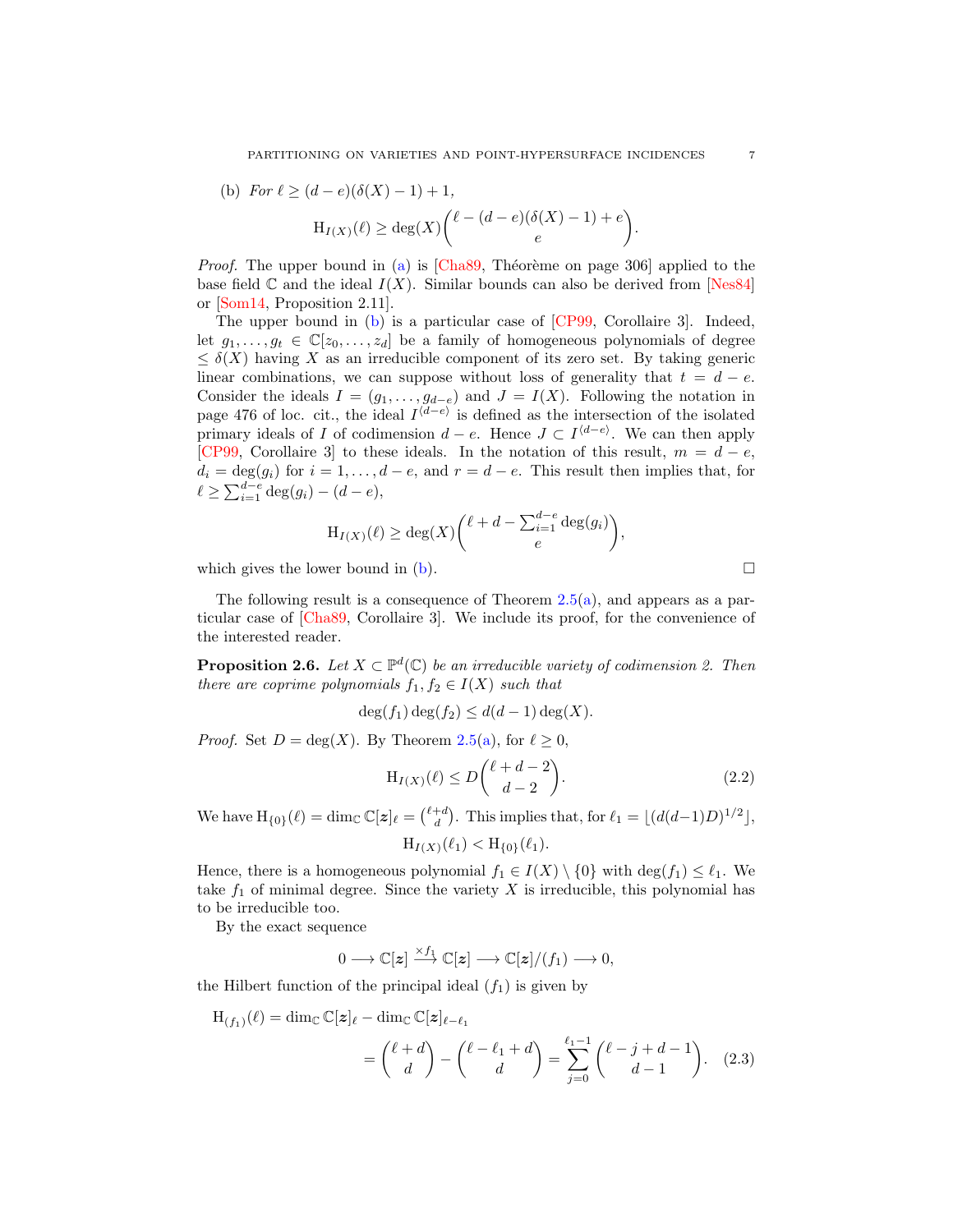Using this, one can verify that, for  $\ell_2 = \max\left\{ \lfloor (d(d-1)D)^{1/2} \rfloor, \lfloor d(d-1)D/\ell_1 \rfloor \right\}$ ,

 $H_{I(X)}(\ell_2) < H_{(f_1)}(\ell_2).$ 

Hence, there is a homogeneous polynomial  $f_2 \in I(X) \setminus (f_1)$  with  $\deg(f_2) \leq \ell_2$ . Hence, the polynomials  $f_1, f_2$  are coprime and satisfy

$$
\deg(f_1)\deg(f_2) \le \ell_1\ell_2 \le d(d-1)D,
$$

as stated.  $\hfill \square$ 

The next result gives a lower bound for the Hilbert function of the ideal of a variety X of codimension two. For  $\ell \geq 0$ , it exhibits three different behaviors, depending on the codimension of the zero set of the graded part  $I(X)_{\ell}$ .

<span id="page-7-4"></span>**Proposition 2.7.** There is a constant  $c = c(d) > 0$  with the following property. Let  $X \subset \mathbb{P}^d(\mathbb{C})$  be an irreducible variety of codimension 2. Let  $\delta_1 \geq 1$  be the minimal degree of a hypersurface of  $\mathbb{P}^d(\mathbb{C})$  containing X and set  $\delta_2 = \delta(X)$ . Then

$$
\mathrm{H}_{I(X)}(\ell) \geq \begin{cases} c(\ell+1)^d + 1 & \text{if } 1 \leq \ell \leq \delta_1 - 1, \\ c \,\delta_1(\ell+1)^{d-1} + 1 & \text{if } \delta_1 \leq \ell \leq \delta_2 - 1, \\ c \,\delta_1 \delta_2(\ell+1)^{d-2} + 1 & \text{if } \delta_2 \leq \ell. \end{cases}
$$

*Proof.* We have  $\delta_1 = \min\{\ell \geq 0 \mid I(X)\ell \neq \{0\}\}\.$  Hence, for  $1 \leq \ell \leq \delta_1 - 1$ ,

$$
H_{I(X)}(\ell) = H_{\{0\}}(\ell) = \dim_{\mathbb{C}} \mathbb{C}[z]_{\ell} = {\ell + d \choose d}.
$$

Thus

<span id="page-7-1"></span>
$$
H_{I(X)}(\ell) \ge c_1(\ell+1)^d + 1\tag{2.4}
$$

for a suitable constant  $c_1 > 0$  depending only on d, giving the first lower bound.

Let  $f_1$  be a nonzero polynomial in  $I(X)$  of degree  $\delta_1$ . By the minimality property of  $\delta_1$ , this polynomial must be irreducible. We have  $\delta_2 = \min\{\ell \geq \delta_1 \mid I(X)_{\ell} \neq \ell\}$  $(f_1)_\ell$ . Hence, for  $\delta_1 \leq \ell \leq \delta_2 - 1$ ,

$$
H_{I(X)}(\ell) = H_{(f_1)}(\ell) = \sum_{j=0}^{\delta_1 - 1} {\ell - j + d - 1 \choose d - 1},
$$

where the second equality comes from [\(2.3\)](#page-6-1). It follows that, for  $\delta_1 \leq \ell \leq \delta_2 - 1$ ,

<span id="page-7-0"></span>
$$
H_{I(X)}(\ell) \ge \frac{\delta_1}{2(d-1)!} \left(\ell - \frac{\delta_1}{2}\right)^{d-1} + 1 \ge c_2 \delta_1 (\ell + 1)^{d-1} + 1 \tag{2.5}
$$

for another constant  $c_2 = c_2(d) > 0$ .

Finally, we consider the case when  $\ell \geq \delta_2$ . When  $\ell \leq 2(\delta_2 - 1)$ , we deduce from  $(2.5)$  that

<span id="page-7-2"></span>
$$
H_{I(X)}(\ell) \ge H_{I(X)}(\delta_2 - 1) \ge c_2 \delta_1 \delta_2^{d-1} + 1 \ge c_3 \delta_1 \delta_2 (\ell + 1)^{d-2} + 1. \tag{2.6}
$$

Proposition [2.6](#page-6-2) implies that  $d(d-1) \deg(X) \geq \delta_1 \delta_2$ . Hence, for  $\ell \geq 2(\delta_2 - 1) + 1$ , Theorem [2.5](#page-5-0)[\(b\)](#page-6-0) implies that

<span id="page-7-3"></span>
$$
H_{I(X)}(\ell) \ge \deg(X) {\ell - 2(\delta_2 - 1) + d - 2 \choose d - 2} \ge c_4 \delta_1 \delta_2 (\ell + 1)^{d - 2} + 1.
$$
 (2.7)

The result follows from  $(2.4)$ ,  $(2.5)$ ,  $(2.6)$  and  $(2.7)$  by taking  $c = \min_i c_i$ .  $\Box$ 

$$
\sqcup
$$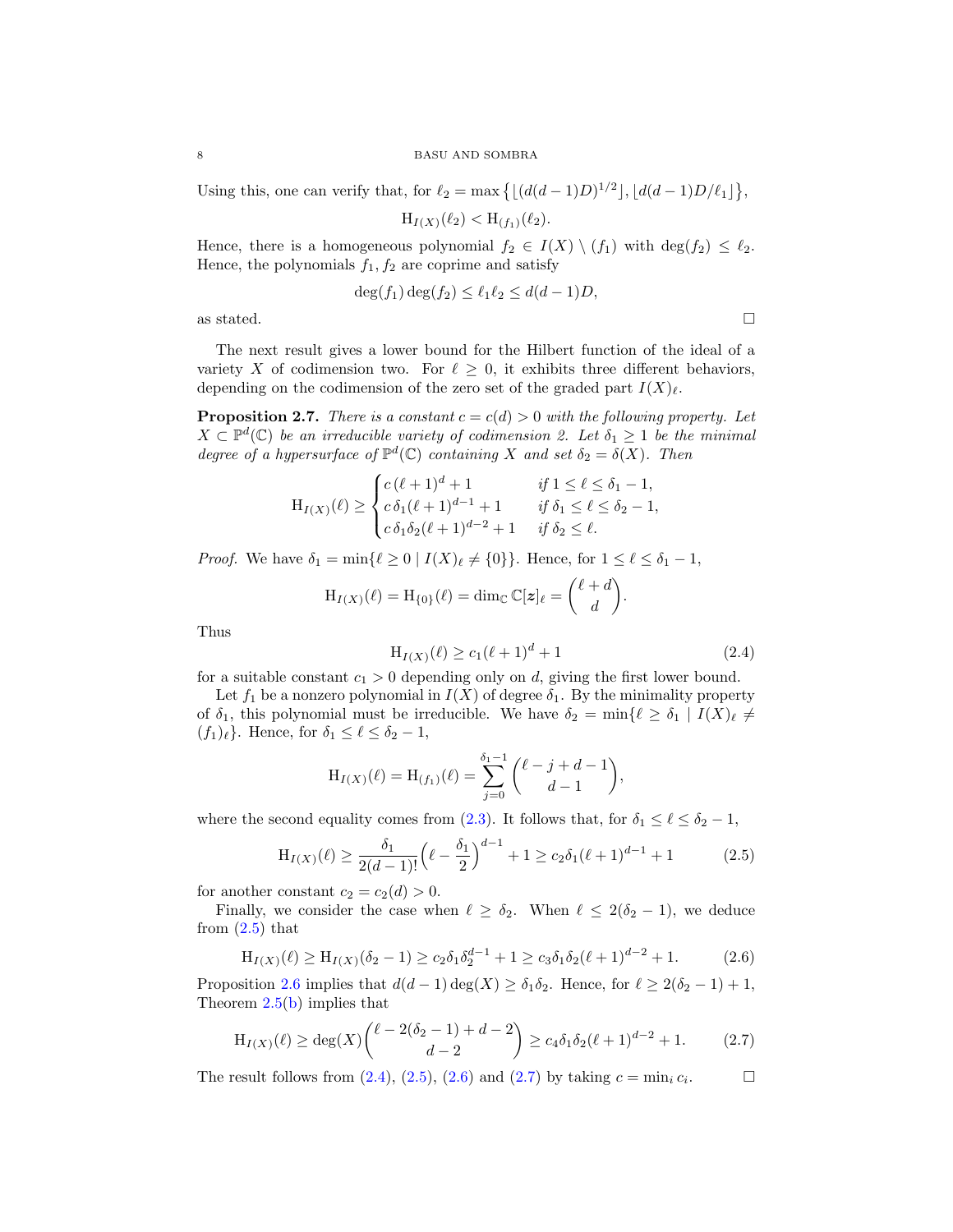<span id="page-8-2"></span>2.2. Connected components of semi-algebraic sets. As explained in the introduction, the polynomial partitioning method has to be coupled with bounds for the number of connected components of semi-algebraic sets. When partitioning the Euclidean space  $\mathbb{R}^d$ , the appropriate bound follows from the Oleĭnik-Petrovskiı̆-Milnor-Thom's bounds for the Betti numbers of a semi-algebraic set [\[PO49,](#page-21-5) [Mil64,](#page-21-6) [Tho65\]](#page-22-1): with notation as in Theorem [1.1,](#page-1-1) the number of connected components of  $\mathbb{R}^d \setminus V(g)$ is bounded by  $\ell(2\ell - 1)^{d-1} = O(\ell^d)$ .

In our situation, we will need the Barone-Basu bound for the number of connected components, with a refined dependence on the degrees of the polynomials [\[BB12,](#page-21-12) [BB14\]](#page-21-13). We recall a simplified version of this result in Theorem [2.8](#page-8-0) below.

Given  $f_1, \ldots, f_e \in \mathbb{R}[x_1, \ldots, x_d]$ , we denote by  $V(f_1, \ldots, f_e)$  its zero set in  $\mathbb{C}^d$ . For a variety  $X \subset \mathbb{C}^d$ , we denote by  $X(\mathbb{R}) = X \cap \mathbb{R}^d$  its set of real points. For a semi-algebraic subset  $S \subset \mathbb{R}^d$ , we denote by  $\operatorname{cc}(S)$  the set of connected components of S. The 0-th Betti number  $b_0(S)$  coincides with the cardinality of the set  $cc(S)$ .

<span id="page-8-0"></span>**Theorem 2.8.** There is a constant  $c = c(d)$  with the following property. Let  $f_1, \ldots, f_e, g \in \mathbb{R}[x_1, \ldots, x_d]$  with  $\deg(f_1) \leq \cdots \leq \deg(f_e) \leq \deg(g)$  such that  $dim(V(f_1,\ldots,f_i)) = d - i$  for  $i = 1,\ldots,e$ . Then both

$$
b_0(V(f_1,\ldots,f_e)(\mathbb{R})\setminus V(g))
$$
 and  $b_0(V(f_1,\ldots,f_e,g)(\mathbb{R}))$ 

are bounded by  $c \deg(f_1) \dots \deg(f_e) \deg(g)^{d-e}$ .

*Proof.* The semi-algebraic set  $V(f_1, \ldots, f_e)(\mathbb{R}) \setminus V(g)$  is the union of the realization of the sign conditions  $\pm 1$  of g on  $V(f_1,\ldots,f_e)(\mathbb{R})$ . Similarly,  $V(f_1,\ldots,f_e,g)(\mathbb{R})$  is the realization of the sign condition  $0$  of  $g$  on the same real algebraic variety.

The result follows from [\[BB14,](#page-21-13) Theorem 4] and the fact that  $\dim(V(f_1,\ldots,f_i))$ bounds from above the dimension of the semi-algebraic set  $V(f_1, \ldots, f_i)(\mathbb{R})$ , see Remark 1.10 in loc. cit.

We will also need the technical result below. Given  $p \in \mathbb{R}^d$  and  $r > 0$ , we denote by  $B(p,r)$  the open ball in  $\mathbb{R}^d$  with center p and radius r. Given a variety  $W \subset \mathbb{C}^d$  and a hypersurface  $H \subset \mathbb{C}^d$ , we denote by  $B(W, H)$  the subset of  $W(\mathbb{R})$ of points  $p \in W(\mathbb{R})$  having an open neighborhood, in the Euclidean topology of  $W(\mathbb{R})$ , contained in H. We also set  $G(W, H) = W(\mathbb{R}) \setminus B(W, H)$ .

<span id="page-8-1"></span>**Proposition 2.9.** Let  $W \subset \mathbb{C}^4$  be a variety and  $H, K \subset \mathbb{C}^4$  two hypersurfaces. Let  $b \in \mathbb{R}[x_1, x_2, x_3, x_4]$  be a polynomial defining H. Then there exists  $\varepsilon_0 > 0$  such that, for all  $0 < \varepsilon \leq \varepsilon_0$  and any variety  $\widetilde{W} \subset \mathbb{C}^4$  containing W, the number of connected components C of  $\mathbb{R}^4 \setminus K$  such that  $C \cap G(W, H) \cap H \neq \emptyset$  is bounded by

$$
b_0((\widetilde{W}(\mathbb{R}) \cap V(b^2-\varepsilon)) \setminus K).
$$

Proof. Consider the set of connected components

$$
\mathcal{C} = \{ C \in \operatorname{cc}(\mathbb{R}^4 \setminus K) \mid C \cap G(W, H) \cap H \neq \emptyset \}.
$$

For each  $C \in \mathcal{C}$  choose a point  $p_C \in C \cap G(W, H) \cap H$ . Since C is a finite set, the set of points  $\{p_C\}_{C\in\mathcal{C}}$  is finite. For each  $C\in\mathcal{C}$  and  $r>0$ , consider also the semi-algebraic set given by

$$
U_r(p_C) = B(p_C, r) \cap (W(\mathbb{R}) \setminus K).
$$

By the definition of  $G(W, H)$ , the set  $U_r(p_c)$  is not contained in H. Semi-algebraic sets are locally contractible because of their local conical structure, see for instance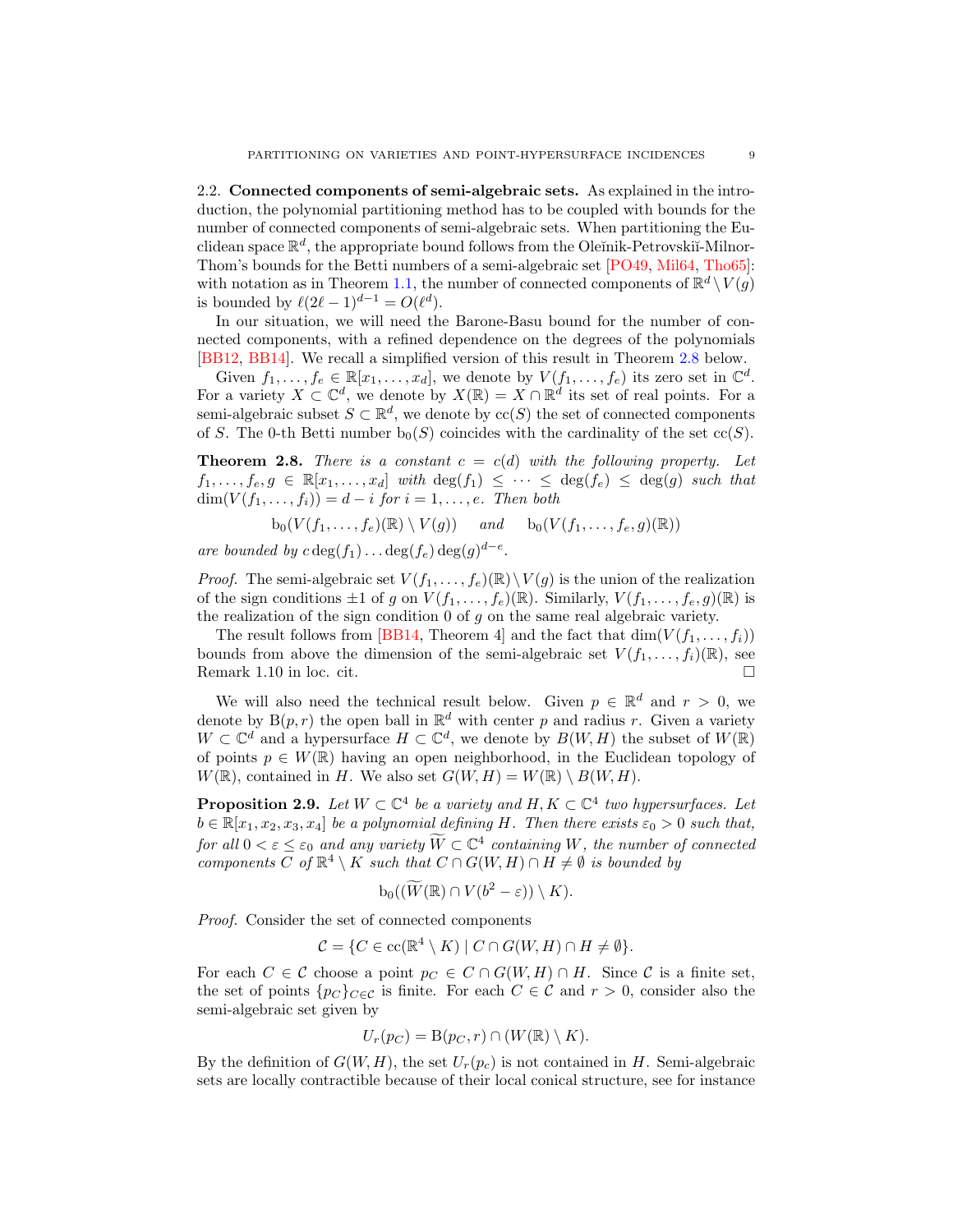<span id="page-9-3"></span>[\[BPR06,](#page-21-17) Theorem 5.48]. Hence, there exists  $r_C > 0$  such that, for all  $0 < r \leq r_C$ , the set  $U_r(p_C)$  is contractible and, in particular, connected. Set  $r_0 = \min_C r_C$ .

Choose also  $q_C \in U_{r_0}(p_C) \setminus H$  and a semi-algebraic path  $\gamma_C : [0,1] \to U_{r_0}(p_C)$ with  $\gamma(0) = p_C$  and  $\gamma(1) = q_C$ . We have that  $b^2(q_C) > 0$  because  $q_C \notin H$ . We set  $\varepsilon_0 = \min_C b^2(q_C).$ 

By the intermediate value theorem, for all  $C \in \mathcal{C}$  and  $0 < \varepsilon \leq \varepsilon_0$ , there exists  $0 < t_C \leq 1$  such that  $b^2(z_C) = \varepsilon$  with  $z_C = \gamma_C(t_C)$ . By construction,

$$
z_C \in (W(\mathbb{R}) \cap V(b^2 - \varepsilon)) \setminus K \subset (\widetilde{W}(\mathbb{R}) \cap V(b^2 - \varepsilon)) \setminus K.
$$

Moreover,  $z_C \in C$  because this point is connected by a path to  $p_C$ . For  $C, C' \in C$ with  $C \neq C'$ , the points  $z_C$  and  $z_{C'}$  belong to distinct connected components of  $\widetilde{W}(\mathbb{R}) \cap V(b^2 - \varepsilon) \setminus K$ . Hence, the map  $C \mapsto z_C$  induces an injection between the set of connected components C and  $cc(\widetilde{W}(\mathbb{R}) \cap V(b^2 - \varepsilon)) \setminus K$ , which proves the proposition.

In connection with the application of the polynomial partitioning theorem to incidence problems in higher dimensions, we propose the following conjectural bound for the number of connected components of a semi-algebraic set in terms of the degree of the variety instead of the Bézout number of a set of defining equations.

<span id="page-9-1"></span>Conjecture 2.10. Let  $X \subset \mathbb{C}^d$  be an irreducible variety and  $g \in \mathbb{R}[x_1, \ldots, x_d]$  a polynomial of degree  $\ell \geq \delta(X)$ . Then there exists a variety  $Y \subset \mathbb{C}^d$  containing X as an irreducible component such that

$$
b_0(Y(\mathbb{R}) \setminus V(g)) \quad and \quad b_0(Y(\mathbb{R}) \cap V(g))
$$

are bounded by  $O_d(\deg(X)\ell^{\dim(X)})$ .

When  $X$  is an irreducible variety of codimension 2, this statement follows easily from Proposition [2.6](#page-6-2) and Theorem [2.8.](#page-8-0) In this case, the variety  $Y$  is given, in the notation of Proposition [2.6,](#page-6-2) by the zero set of  $f_1$  and  $f_2$ .

### 3. Partitioning finite sets on varieties

<span id="page-9-0"></span>Given a set of points  $\mathcal{P} \subset \mathbb{R}^d$  and a set of polynomials  $\mathcal{G} \subset \mathbb{R}[x_1,\ldots,x_d]$ , for each choice of signs  $\gamma \in {\{\pm 1\}}^{\mathcal{G}}$  we put

<span id="page-9-2"></span>
$$
\mathcal{P}(\gamma) = \{ p \in \mathcal{P} \mid \gamma_g g(p) > 0 \text{ for all } g \in \mathcal{G} \},\tag{3.1}
$$

If the set of polynomials G is clear from the context, then we say that  $\mathcal{P}(\gamma)$  is *realized* by  $\gamma$ .

Given  $g \in \mathbb{R}[x_1,\ldots,x_d] \setminus \{0\}$ , we denote by  $\text{irr}(g) \subset \mathbb{R}[x_1,\ldots,x_d]$  a complete and irredundant set of irreducible factors of g. These irreducible factors are unique up to scalars in  $\mathbb{R}^{\times}$ . To fix their indeterminacy, we choose them to be monic with respect to some fixed monomial order on  $\mathbb{R}[x_1, \ldots, x_d]$ . With this convention, the set  $irr(g)$  is uniquely defined and

$$
g = \lambda \prod_{q \in \text{irr}(g)} q^{e_q}
$$

with  $\lambda \in \mathbb{R}^\times$  and  $e_q \in \mathbb{N}$ .

For  $\ell \geq 0$ , we denote by  $\mathbb{R}[x_1, \ldots, x_d]_{\leq \ell}$  the linear subspace of  $\mathbb{R}[x_1, \ldots, x_d]$  of polynomials of degree bounded by  $\ell$ . Recall that, for a variety  $X \subset \mathbb{C}^d$ , we denote by  $X(\mathbb{R}) = X \cap \mathbb{R}^d$  its set of real points.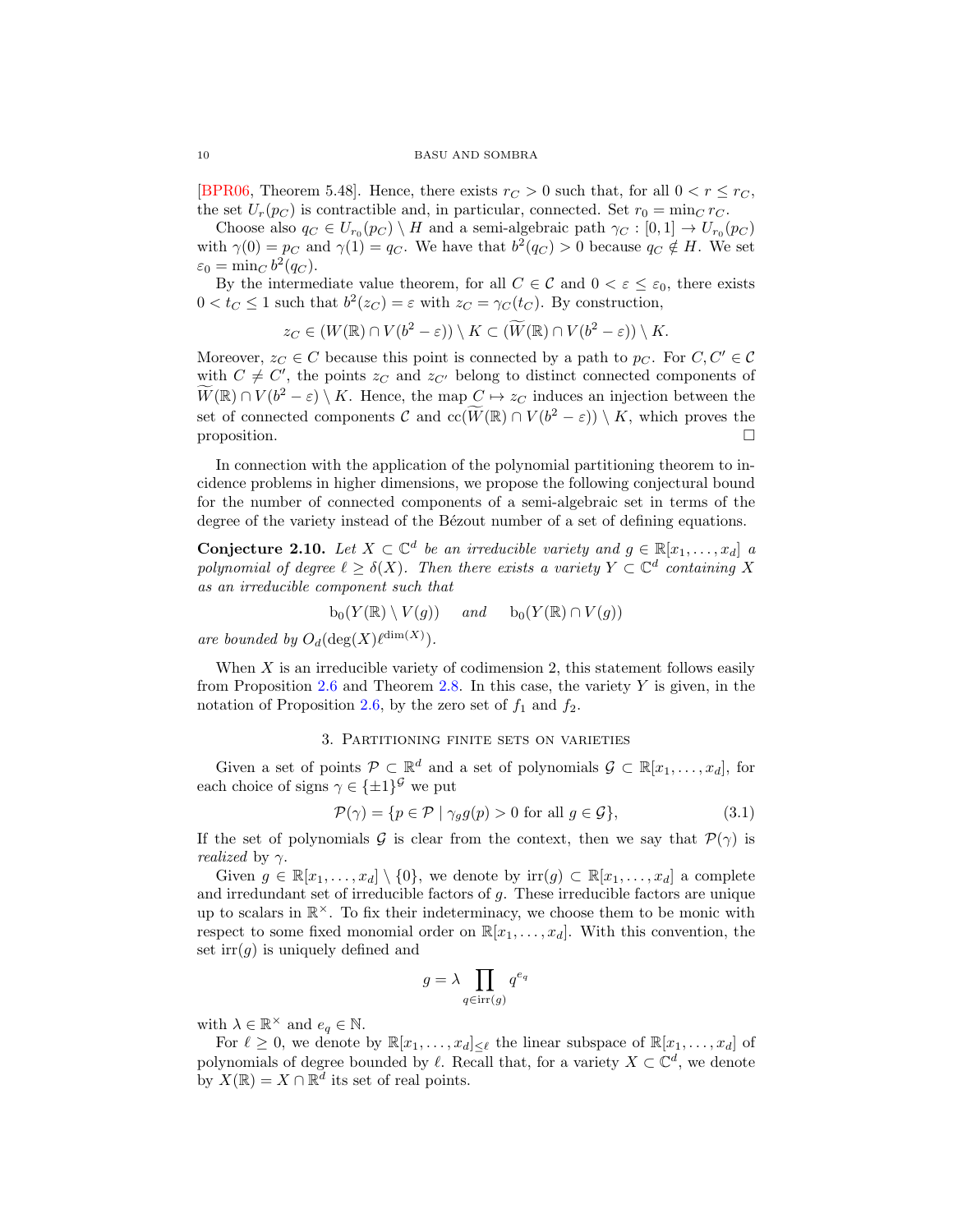<span id="page-10-7"></span>We state and prove our polynomial partitioning theorem in terms of sign conditions. For convenience, we state it for varieties of codimension at most two, even though we prove it only when the codimension is two. The cases when the codimension is smaller are simpler and can be proven as in [\[GK15,](#page-21-1) [Zah13,](#page-22-2) [KMSS12\]](#page-21-7).

<span id="page-10-0"></span>**Theorem 3.1.** Let  $X \subset \mathbb{C}^d$  be an irreducible variety of codimension at most two,  $\mathcal{P} \subset X(\mathbb{R})$  a finite subset and  $\ell \geq 6 d \delta(X)$ . Then there exists  $g \in \mathbb{R}[x_1, \ldots, x_d]_{\leq \ell}$ with  $\dim(X \cap V(g)) = \dim(X) - 1$  such that, for each  $\gamma \in \{\pm 1\}^{\text{irr}(g)}$ ,

$$
card(\mathcal{P}(\gamma)) = O_d\left(\frac{card(\mathcal{P})}{deg(X)\ell^{dim(X)}}\right).
$$

<span id="page-10-6"></span>**Remark 3.2.** Let  $S \subset \mathbb{R}^d$  be an arbitrary subset. For each connected component C of  $S \setminus V(g)$ , the set  $\mathcal{P} \cap C$  is contained in a set of the form  $\mathcal{P}(\gamma)$  with  $\gamma \in \{\pm 1\}^{\text{irr}(g)}$ . Hence, Theorem [1.2](#page-1-0) in the introduction follows from Theorem [3.1](#page-10-0) above by choosing  $S=\mathbb{R}^d$ .

Given  $\ell \geq 0$ , we denote by  $v_{\ell}$  the Veronese embedding  $\mathbb{C}^d \hookrightarrow \mathbb{C}^{\binom{\ell+d}{d}-1}$  given, for a point  $\boldsymbol{p} = (p_1, \ldots, p_d) \in \mathbb{C}^d$ , by

<span id="page-10-1"></span>
$$
v_{\ell}(\boldsymbol{p}) = (\boldsymbol{p}^{\boldsymbol{a}})_{\boldsymbol{a}} \tag{3.2}
$$

where  $\boldsymbol{a} = (a_1, \dots, a_d) \in \mathbb{N}^d$  runs over all nonzero vectors of length  $|\boldsymbol{a}| = \sum_i a_i$ bounded by  $\ell$ , and where  $p^a$  denotes the monomial  $p_1^{a_1} \ldots p_d^{a_d}$ . We also denote by  $\iota$  the standard inclusion  $\mathbb{C}^d \to \mathbb{P}^d(\mathbb{C})$  given by

$$
\iota(\boldsymbol{p})=(1:p_1:\cdots:p_d).
$$

For a subset  $E \subset \mathbb{R}^d$ , we denote by aff $(E)$  the smallest affine subspace (or flat) of  $\mathbb{R}^d$  containing E. We also denote by  $I(\iota(E)) \subset \mathbb{C}[z_0,\ldots,z_d]$  the homogeneous ideal of polynomials vanishing identically on the subset  $\iota(E) \subset \mathbb{P}^d(\mathbb{C})$ .

<span id="page-10-5"></span>**Lemma 3.3.** With notation as above, let  $E \subset \mathbb{R}^d$  be a subset and  $\ell \geq 0$ . Then

$$
\dim_{\mathbb{R}}(\text{aff}(v_{\ell}(E))) = \mathrm{H}_{I(\iota(E))}(\ell) - 1.
$$

*Proof.* The ideal  $I(\iota(E))$  is generated over  $\mathbb{R}[z]$ , because it is defined by the vanishing of a set of real points. Setting  $I = I(\iota(E)) \cap \mathbb{R}[z]$ , we have

<span id="page-10-3"></span>
$$
H_{I(\iota(E))}(\ell) = \dim_{\mathbb{C}} (\mathbb{C}[\boldsymbol{z}]/I(\iota(E)))_{\ell} = \dim_{\mathbb{R}} (\mathbb{R}[\boldsymbol{z}]_{\ell}) - \dim_{\mathbb{R}} (I_{\ell}), \tag{3.3}
$$

where  $I_\ell$  denotes the  $\ell$ -th graded part of I.

Consider the Euclidean space  $\mathbb{R}^{\binom{\ell+d}{d}}$  with coordinates indexed by the vectors of  $\mathbb{N}^{d+1}$  of length equal to  $\ell$ , and the pairing defined by

<span id="page-10-2"></span>
$$
\mathbb{R}[z]_{\ell} \times \mathbb{R}^{\binom{\ell+d}{d}} \longrightarrow \mathbb{R}, \quad \left(\sum_{|\boldsymbol{b}|=\ell} \alpha_{\boldsymbol{b}} z^{\boldsymbol{b}}, w\right) \longmapsto \sum_{\boldsymbol{b}} \alpha_{\boldsymbol{b}} w_{\boldsymbol{b}}, \tag{3.4}
$$

where **b** runs over all vectors of  $\mathbb{N}^{d+1}$  of length  $\ell$ .

Consider the subset  $\{1\} \times v_{\ell}(E) \subset \mathbb{R}^{\ell+d \choose d}$ , with  $1 \in \mathbb{R}$  and  $v_{\ell}(E)$  the image of E under the Veronese embedding  $(3.2)$ . The graded part  $I_\ell$  coincides with the annihilator of this subset with respect to the pairing  $(3.4)$ . Since  $I_{\ell}$  is a linear subspace, it also coincides with the annihilator of the linear span in  $\mathbb{R}^{\binom{\ell+d}{d}}$  of this subset. Denote by  $\text{lin}(\{1\} \times v_{\ell}(E))$  this linear span, which is a linear space containing  $\{1\} \times \text{aff}(v_{\ell}(E))$  as an affine hyperplane. Hence

<span id="page-10-4"></span>
$$
\dim_{\mathbb{R}}(\mathbb{R}[z]_{\ell}) - \dim_{\mathbb{R}}(I_{\ell}) = \dim_{\mathbb{R}}(\text{lin}(\{1\} \times v_{\ell}(E))) = \dim_{\mathbb{R}}(\text{aff}(v_{\ell}(E))) + 1. (3.5)
$$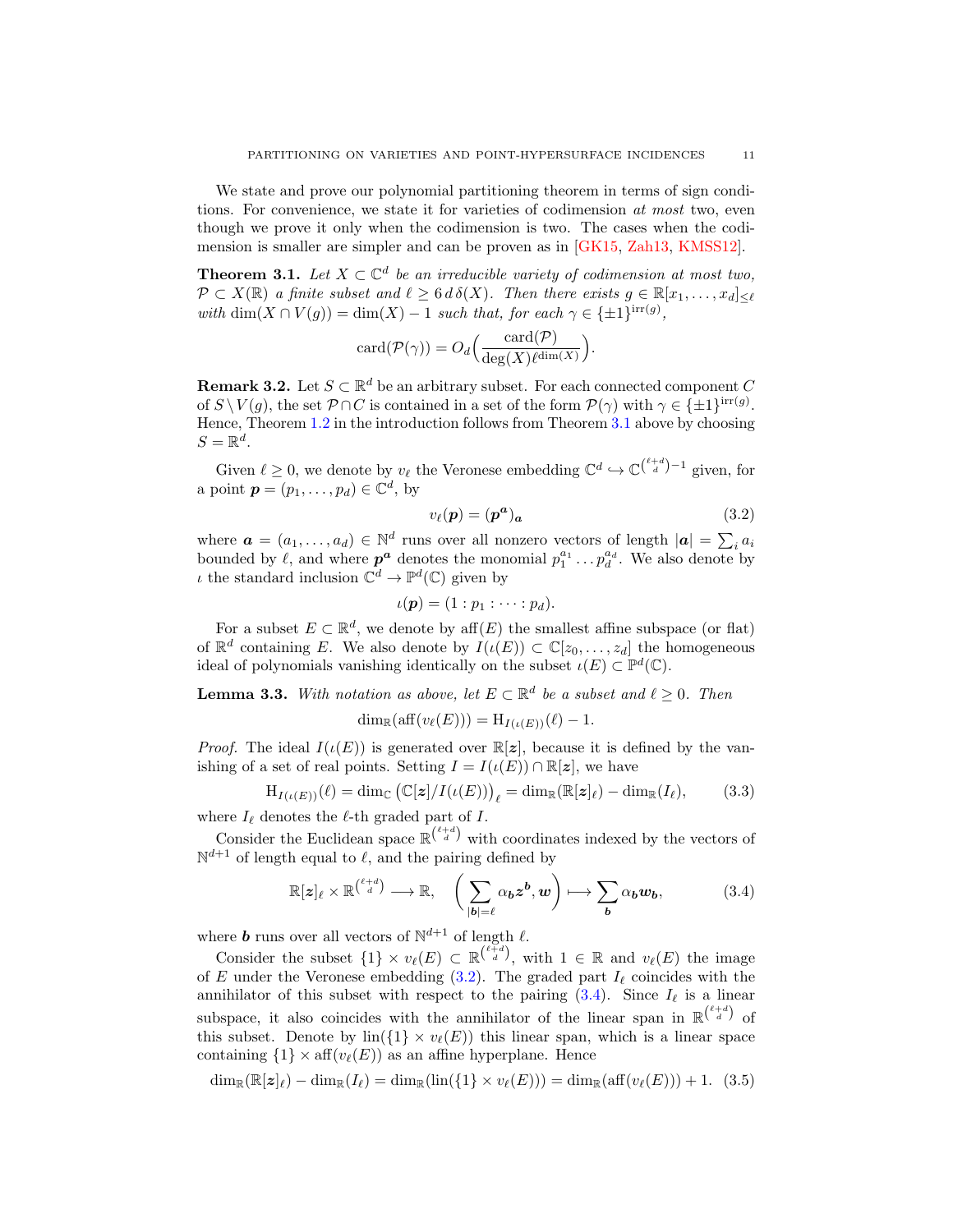The result then follows from  $(3.3)$  and  $(3.5)$ .

*Proof of Theorem [3.1.](#page-10-0)* We assume that X is of codimension 2. Let  $\delta_1 \geq 1$  be the minimal degree of a hypersurface of  $\mathbb{P}^d(\mathbb{C})$  containing X and set also  $\delta_2 = \delta(X)$ . Let  $\eta \geq \delta_2$  be an integer to be fixed later on.

Let  $c = c(d)$  be the constant in Proposition [2.7](#page-7-4) and set  $c_1 = \min\{c, 2^{-d}\}\$ . Put

$$
s_0 = \log(c_1 \delta_1^d), \quad s_1 = \log(c_1 \delta_1 \delta_2^{d-1}), \quad t = \lfloor \log(c_1 \delta_1 \delta_2 \eta^{d-2}) \rfloor
$$

and

$$
\ell_i = \begin{cases} \lfloor (c_1^{-1}2^i)^{\frac{1}{d}} \rfloor & \text{for } 0 \le i < s_0, \\ \lfloor (c_1^{-1}\delta_1^{-1}2^i)^{\frac{1}{d-1}} \rfloor & \text{for } s_0 \le i < s_1, \\ \lfloor (c_1^{-1}\delta_1^{-1}\delta_2^{-1}2^i)^{\frac{1}{d-2}} \rfloor & \text{for } s_1 \le i \le t, \end{cases}
$$

where  $\lvert \cdot \rvert$  denotes the floor function. We verify that the following conditions hold:

<span id="page-11-1"></span>if 
$$
0 \le i < s_0
$$
 then  $1 \le \ell_i \le \delta_1 - 1$ ,  
if  $s_0 \le i < s_1$  then  $\delta_1 \le \ell_i \le \delta_2 - 1$ ,  
if  $s_1 \le i \le t$  then  $\delta_2 \le \ell_i \le \eta$ . (3.6)

Let  $v_{\ell_i}$  be the Veronese map of degree  $\ell_i$  as in [\(3.2\)](#page-10-1) and set  $A_i \subset \mathbb{R}^{\binom{\ell_i+e}{e}}-1$ for the affine hull of the image of  $X(\mathbb{R})$  under  $v_{\ell_i}$ . Let  $I(\iota(X(\mathbb{R})))$  be the ideal of polynomials vanishing on the image under  $\iota$  of the set of real points of X. By Lemma [3.3,](#page-10-5)

<span id="page-11-2"></span>
$$
\dim_{\mathbb{R}}(A_i) = H_{I(\iota(X(\mathbb{R})))}(\ell_i) - 1.
$$
\n(3.7)

Since  $\iota(X(\mathbb{R})) \subset \iota(X)$ , we have that  $I(\iota(X(\mathbb{R}))) \supset I(\iota(X))$  and so

<span id="page-11-0"></span>
$$
H_{I(\iota(X(\mathbb{R})))}(\ell_i) \le H_{I(\iota(X))}(\ell_i). \tag{3.8}
$$

We consider first the case when  $(3.8)$  is an equality for all i. Since the affine variety X is irreducible and partially defined at degree  $\delta(X)$ , the same holds for  $\overline{\iota(X)}$ , the Zariski closure of  $\iota(X)$  in projective space. It follows from Proposition [2.7](#page-7-4) and the conditions in [\(3.6\)](#page-11-1) that

<span id="page-11-3"></span>
$$
H_{I(\iota(X(\mathbb{R})))}(\ell_i) \ge 2^i + 1, \quad i = 0, \dots, t.
$$
\n(3.9)

As in the Guth-Katz polynomial partitioning, we will inductively subdivide the set of points P. We start with  $\mathcal{C}_0 = {\{P\}}$ . Having constructed  $\mathcal{C}_i$  with at most  $2<sup>i</sup>$  sets, we apply the ham sandwich theorem to the image of these sets under the map  $v_{\ell_i}$ . These images lie in  $A_i$  and, by [\(3.7\)](#page-11-2) and [\(3.9\)](#page-11-3), this is an affine space of dimension  $\geq 2^i$ . Hence, there is a nonzero linear form on  $A_i$  that bisects each of these images or, equivalently, there is a polynomial  $g_i \in \mathbb{R}[x_1, \ldots, x_d]_{\leq \ell_i}$  bisecting each of the sets in  $\mathcal{C}_i$ .

For each  $\mathcal{Q} \in \mathcal{C}_i$ , we put  $\mathcal{Q}^+$  and  $\mathcal{Q}^-$  for the sets of points of  $\mathcal{Q}$  at which  $g_i > 0$ and  $g_i < 0$ , respectively. We then put

$$
\mathcal{C}_{i+1} = \bigcup_{\mathcal{Q} \in \mathcal{C}_i} \{ \mathcal{Q}^+, \mathcal{Q}^- \}.
$$

Hence, each of the sets in  $\mathcal{C}_t$  has cardinality bounded by  $2^{-t} \text{card}(\mathcal{P})$ .

Set  $g = \prod_{i=0}^{t} g_i$ . To bound the degree of g, we write  $\deg(g) = S_0 + S_1 + S_2$  with

$$
S_0 = \sum_{0 \le i < s_0} \ell_i, \quad S_1 = \sum_{s_0 \le i < s_1} \ell_i, \quad S_2 = \sum_{s_1 \le i \le t} \ell_i.
$$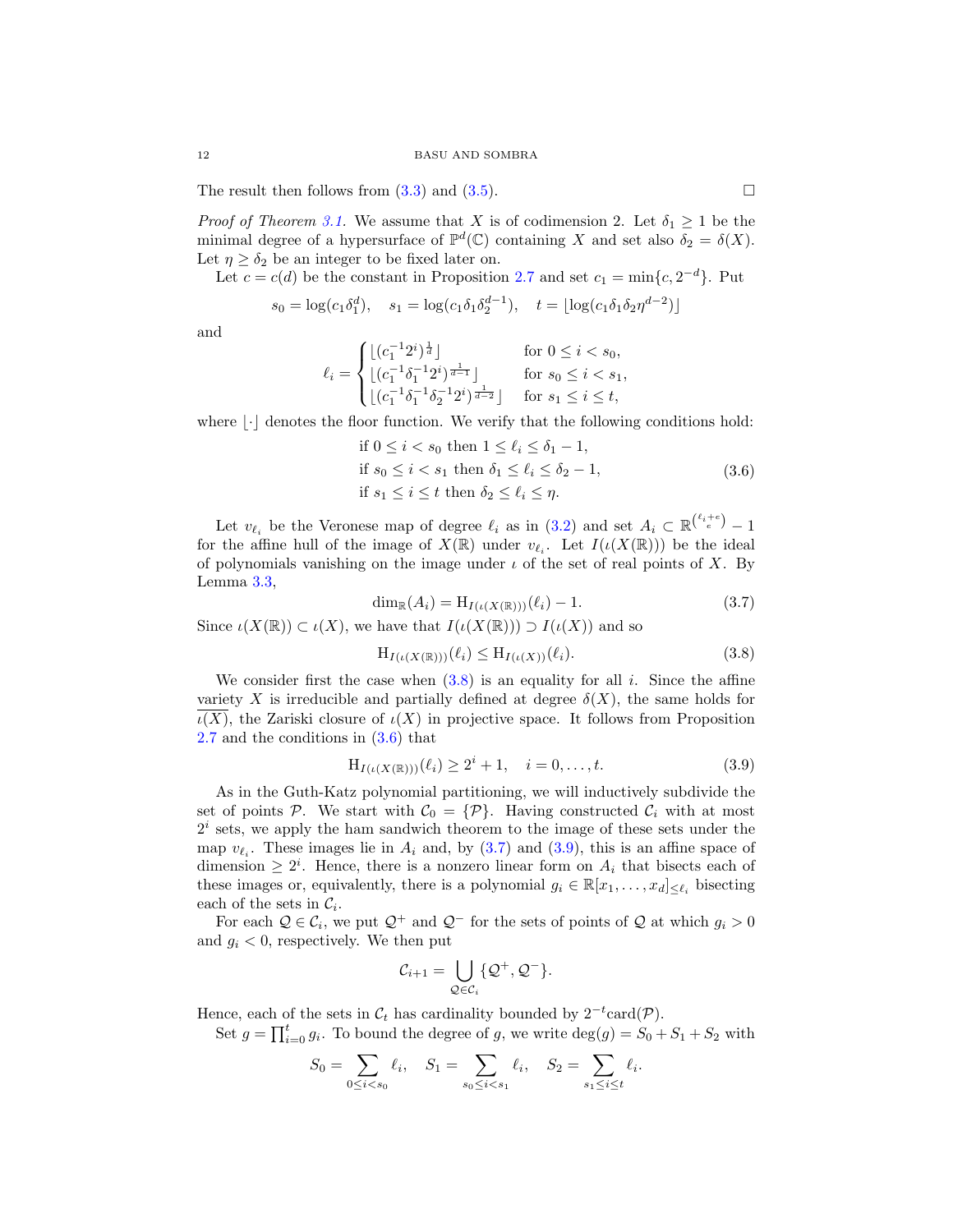<span id="page-12-2"></span>We have that

$$
S_0 \le \sum_{i=0}^{s_0-1} (c_1^{-1} 2^i)^{\frac{1}{d}} \le c_1^{-\frac{1}{d}} \frac{2^{\frac{s_0+1}{d}}-1}{2^{\frac{1}{d}}-1} \le \frac{2^{\frac{1}{d}}}{2^{\frac{1}{d}}-1} \delta_1.
$$

Similarly, one can verify that

$$
S_1 \le \frac{2^{\frac{1}{d-1}}}{2^{\frac{1}{d-1}}-1} \delta_2 \quad \text{and} \quad S_2 \le \frac{2^{\frac{1}{d-2}}}{2^{\frac{1}{d-2}}-1} \eta.
$$

Using that  $d \geq 3$  and  $\delta_1 \leq \delta_2$ , we deduce that  $\deg(g) \leq 4 d \delta_2 + 2 d \eta$ . Finally, set

$$
\eta = \frac{\ell}{2d} - 2\delta_2.
$$

Since  $\ell \geq 6 d \delta_2$ , we have that  $\eta \geq \delta_2$  as required and  $\deg(g) \leq \ell$ , as stated.

On the other hand, the sets in  $\mathcal{C}_t$  are realized by sign conditions given in terms of the  $g_i$ 's. The sets realized by sign conditions on  $\text{irr}(g)$  have cardinality bounded by those in  $\mathcal{C}_t$ . Since  $\eta \geq \frac{\ell}{6d}$ , it follows that for each  $\gamma \in {\{\pm 1\}}^{\text{irr}(g)}$ ,

$$
card(\mathcal{P}(\gamma)) \le \frac{card(\mathcal{P})}{2^t} \le c_2 \frac{card(\mathcal{P})}{deg(X)\eta^{d-2}},
$$

where the last inequality follows from Lemma  $2.4$ , and  $c_2$  denotes a suitable constant. This proves the statement in the case when  $X$  is of codimension 2 and the inequality  $(3.8)$  are equalities for all *i*.

If the inequality [\(3.8\)](#page-11-0) is strict for some i, then there is a polynomial  $g_i \in$  $I(X(\mathbb{R})) \setminus I(X)$  of degree bounded by  $\ell_i \leq \ell$ . Hence, the hypersurface  $V(g_i)$  cuts X properly and contains its set of real points. In particular,  $\mathcal{P} \subset V(g_i)$ . It follows that  $g = g_i$  has the appropriate degree and  $\mathcal{P}(\gamma) = \emptyset$  for all  $\gamma \in {\{\pm 1\}}^{\text{irr}(g)}$ , which completes the proof for the case when X is of codimension two.

The cases when the codimension of  $X$  is either zero or one are simpler and can be proven as in [\[GK15,](#page-21-1) [Zah13,](#page-22-2) [KMSS12\]](#page-21-7).  $\square$ 

A previous version of this paper contained a polynomial partitioning theorem on varieties of arbitrary dimension. Whereas the proof of this result contained a gap, we still think that its statement is correct, and we propose it as a conjecture.

<span id="page-12-1"></span>**Conjecture 3.4.** There is a constant  $c = c(d) > 0$  with the following property. Let  $X \subset \mathbb{C}^d$  be an irreducible variety of dimension  $e, \mathcal{P} \subset X(\mathbb{R})$  a finite subset and  $\ell \geq c \, \delta(X)$ . Then there exists  $g \in \mathbb{R}[x_1, \ldots, x_d]_{\leq \ell}$  with  $\dim(X \cap V(g)) = \dim(X) - 1$ such that, for each  $\gamma \in \{\pm 1\}^{\text{irr}(g)}$ ,

$$
card(\mathcal{P}(\gamma)) \le c \frac{card(\mathcal{P})}{deg(X)\ell^e}.
$$

### 4. Point-hypersurface incidences

<span id="page-12-0"></span>In this section we prove Theorem [1.5.](#page-2-0) To this end, we use three levels of polynomial partitioning. This leads to a partition of the Euclidean space  $\mathbb{R}^4$  into semialgebraic pieces of various dimensions. We bound separately the number of incidences contributed by the points of the set  $P$  in each piece. The contribution from each level of the partitioning is essentially the same, up to constant factors, as the claimed bound.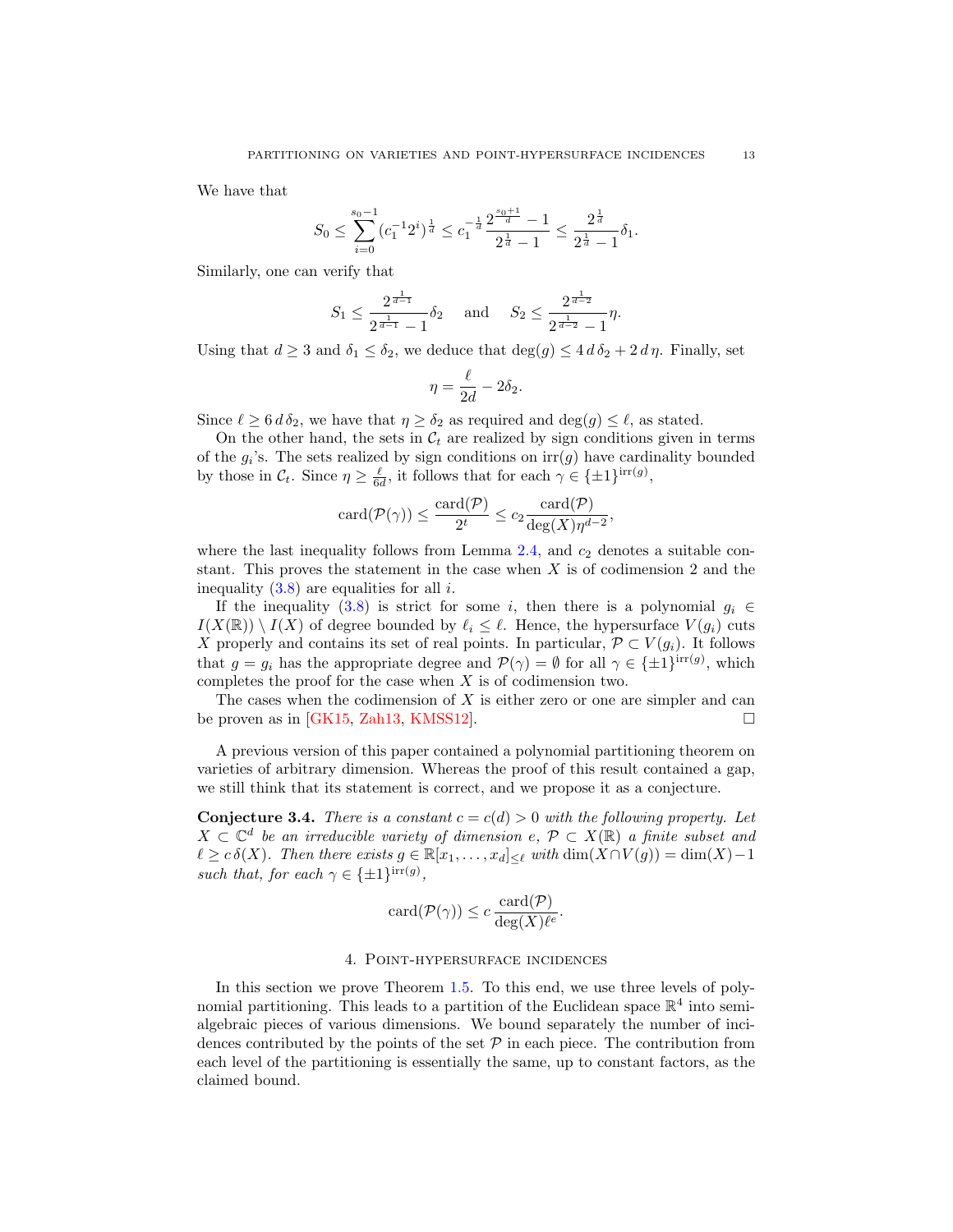Proof of Theorem [1.5.](#page-2-0) The procedure performed at each level is similar. For clarity and ease of exposition, we prefer to describe each of these level separately, even at the expense of repeating some of the arguments.

The set of incidences between  $P$  and  $H$  is the subset of  $P \times H$  defined by

$$
\mathcal{I}(\mathcal{P}, \mathcal{H}) = \{ (p, H) \in \mathcal{P} \times \mathcal{H} \mid p \in H \}.
$$

Hence  $I(\mathcal{P}, \mathcal{H}) = \text{card}(\mathcal{I}(\mathcal{P}, \mathcal{H}))$ . For a subset  $\mathcal{Q} \subset \mathcal{P}$ , we denote by

$$
\mathcal{I}_{< k}(\mathcal{Q}, \mathcal{H}) = \{ (p, H) \in \mathcal{I}(\mathcal{Q}, \mathcal{H}) \mid \text{card}(H \cap \mathcal{Q}) < k \},
$$
\n
$$
\mathcal{I}_{\geq k}(\mathcal{Q}, \mathcal{H}) = \{ (p, H) \in \mathcal{I}(\mathcal{Q}, \mathcal{H}) \mid \text{card}(H \cap \mathcal{Q}) \geq k \}
$$

the set of incidences between  $Q$  and hypersurfaces of  $H$  containing at most  $k-1$ points of Q and at least k points of Q, respectively. We also set  $I_{\leq k}(Q, \mathcal{H}) =$ card( $\mathcal{I}_{\leq k}(\mathcal{Q}, \mathcal{H})$ ) and  $I_{\geq k}(\mathcal{Q}, \mathcal{H}) = \text{card}(\mathcal{I}_{\geq k}(\mathcal{Q}, \mathcal{H}))$ . Clearly,

<span id="page-13-2"></span>
$$
I(Q, \mathcal{H}) = I_{< k}(Q, \mathcal{H}) + I_{\geq k}(Q, \mathcal{H}).\tag{4.1}
$$

In the sequel, the dimension  $d$  of the ambient space is fixed to 4. Hence, all implicit constants in the O-notation depend only on the parameters  $k$  and  $c$  in the statement of the theorem.

First level partitioning. Let  $D \geq 24$  to be fixed later on. By Theorem [3.1,](#page-10-0) there exists  $f \in \mathbb{R}[x_1, x_2, x_3, x_4] \le D \setminus \{0\}$  such that, for each  $\gamma \in \{\pm 1\}^{\text{irr}(f)}$ ,

<span id="page-13-0"></span>
$$
\operatorname{card}(\mathcal{P}(\gamma)) = O\left(\frac{m}{D^4}\right),\tag{4.2}
$$

where  $\mathcal{P}(\gamma)$  denotes the subset of  $\mathcal P$  realized by the signs  $\gamma$  as in [\(3.1\)](#page-9-2). Choose a minimal subset  $\Sigma_1 \subset {\{\pm 1\}}^{\text{irr}(f)}$  realizing all nonempty subsets of this form.

We partition P into the disjoint subsets  $P_0 = \mathcal{P} \cap V(f)$  and  $\mathcal{P}(\gamma)$ ,  $\gamma \in \Sigma_1$ . Set  $m_0 = \text{card}(\mathcal{P}_0)$  and  $m_\gamma = \text{card}(\mathcal{P}(\gamma))$  for each  $\gamma$ . Clearly,

$$
m_0 + \sum_{\gamma \in \Sigma_1} m_{\gamma} = m.
$$

We first bound the number of incidences with hypersurfaces that contain at least k points in one of the subsets  $\mathcal{P}(\gamma)$ . By the hypothesis [\(c\)](#page-2-1), for each  $\gamma \in \Sigma_1$  and each subset of k points of  $\mathcal{P}(\gamma)$ , there are at most c hypersurfaces in H containing these points. Hence,

<span id="page-13-1"></span>
$$
I_{\geq k}(\mathcal{P}(\gamma), \mathcal{H}) \leq ck \binom{m_{\gamma}}{k} = O(m_{\gamma}^k). \tag{4.3}
$$

The cardinality of  $\Sigma_1$  or equivalently, the number of nonempty subsets of the form  $\mathcal{P}(\gamma)$ , is bounded by the number of connected components of  $\mathbb{R}^4 \setminus V(f)$ . By The-orem [2.8,](#page-8-0) applied with  $e = 0$ , this number is bounded by  $O(D<sup>4</sup>)$ . With [\(4.2\)](#page-13-0) and [\(4.3\)](#page-13-1), this implies that

<span id="page-13-3"></span>
$$
\sum_{\gamma} I_{\geq k}(\mathcal{P}(\gamma), \mathcal{H}) = O\Big(\sum_{\gamma} \left(\frac{m}{D^4}\right)^k\Big) = O(m^k D^{4-4k}).\tag{4.4}
$$

We now bound the number of incidences with hypersurfaces that contain at most k − 1 points in every  $\mathcal{P}(\gamma)$ . For each  $H \in \mathcal{H}$ , the number of subsets  $\mathcal{P}(\gamma)$  having nonempty intersection with H is bounded by  $b_0(H(\mathbb{R})\setminus V(f))$ . By Theorem [2.8,](#page-8-0) this number of connected components is bounded by  $O(D^3)$ , because the degree of H is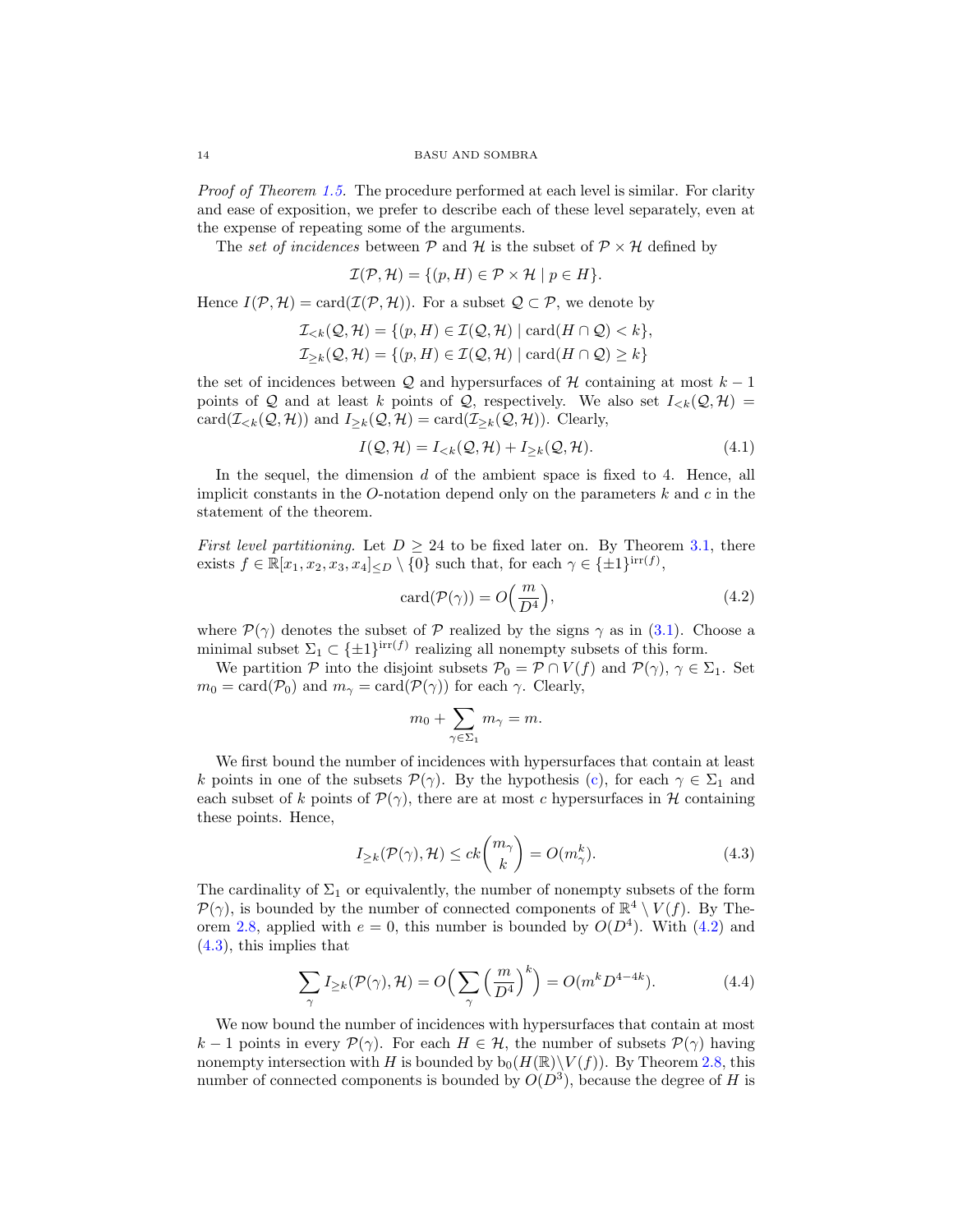bounded by a constant. Hence  $\sum_{\gamma} I_{< k}(\mathcal{P}(\gamma), \{H\}) \leq (k-1) b_0(H \setminus V(f)) = O(D^3)$ . It follows that

<span id="page-14-0"></span>
$$
\sum_{\gamma} I_{< k}(\mathcal{P}(\gamma), \mathcal{H}) = O(nD^3). \tag{4.5}
$$

From  $(4.1)$ ,  $(4.4)$  and  $(4.5)$  we deduce that

<span id="page-14-1"></span>
$$
I(\mathcal{P}\setminus\mathcal{P}_0,\mathcal{H})=\sum_{\gamma}I(\mathcal{P}(\gamma),\mathcal{H})=O(nD^3+m^kD^{4-4k}).\tag{4.6}
$$

We then set

<span id="page-14-7"></span>
$$
D = \max\left(24, \frac{m^{\alpha_1}}{n^{\beta_1}}\right) \quad \text{with } \alpha_1 = \frac{k}{4k - 1} \text{ and } \beta_1 = \frac{1}{4k - 1}.
$$
 (4.7)

If  $D = 24$ , then  $m^{\alpha_1} n^{-\beta_1} \leq 24$  and so  $m^k = O(n)$ . In this case, it follows from [\(4.6\)](#page-14-1) that  $I(\mathcal{P} \setminus \mathcal{P}_0, \mathcal{H}) = O(n + m^k) = O(n)$ . Otherwise,

$$
I(\mathcal{P}\setminus \mathcal{P}_0,\mathcal{H})=O(m^{3\alpha_1}n^{1-3\beta_1})=O(m^{1-\frac{k-1}{4k-1}}n^{1-\frac{3}{4k-1}}).
$$

In either case,

<span id="page-14-5"></span>
$$
I(\mathcal{P}\setminus\mathcal{P}_0,\mathcal{H})=O(m^{1-\frac{k-1}{4k-1}}n^{1-\frac{3}{4k-1}}+n).
$$
 (4.8)

Second level partitioning. Let  $V(f) = \bigcup_{i \in I} V_i$  be the decomposition of the hypersurface  $V(f)$  into irreducible components. Set  $D_i = \deg(V_i)$  for each  $i \in I$ . Then

<span id="page-14-4"></span>
$$
\sum_{i \in I} D_i = \deg(V(f)) \le D. \tag{4.9}
$$

We choose a partition of the finite set  $\mathcal{P}_0 = \mathcal{P} \cap V(f)$  into disjoint subsets  $\mathcal{Q}_i$ ,  $i \in I$ , by assigning each point in  $\mathcal{P}_0$  to one of the subsets  $\mathcal{Q}_i$  corresponding to an irreducible component  $V_i$  it belongs to. Set  $l_i = \text{card}(\mathcal{Q}_i)$  for each  $i \in I$ . Then

<span id="page-14-6"></span>
$$
\sum_{i} l_i = m_0. \tag{4.10}
$$

Fix  $i \in I$  and let  $E_i \geq 24D_i$ . By Theorem [3.1,](#page-10-0) there exists  $g_i \in \mathbb{R}[x_1, x_2, x_3, x_4] \leq E_i$ such that  $\dim(V_i \cap V(g_i)) = 2$  and, for each  $\delta \in {\pm 1}^{\text{irr}(g_i)}$ ,

<span id="page-14-2"></span>
$$
card(Q_i(\delta)) = O\left(\frac{l_i}{D_i E_i^3}\right).
$$
\n(4.11)

Choose a minimal subset  $\Sigma_{2,i} \subset {\{\pm 1\}}^{\text{irr}(g_i)}$  realizing all nonempty subsets of the form  $\mathcal{Q}_i(\delta)$ .

Consider the surface  $W_i = V_i \cap V(g_i) = V(f_i, g_i)$  and partition  $Q_i$  into the disjoint subsets  $Q_{i,0} = Q_i \cap W_i$  and  $Q_i(\delta)$ ,  $\delta \in \Sigma_{2,i}$ . We set  $l_{i,0} = \text{card}(Q_{i,0})$  and  $l_{i,\delta} = \text{card}(\mathcal{Q}_i(\delta))$  for each  $\delta$ . Clearly,

$$
l_{i,0} + \sum_{\delta \in \Sigma_{2,i}} l_{i,\delta} = l_i
$$
 and  $\sum_i l_{i,0} = \text{card} \left( \mathcal{P} \cap \bigcup_i W_i \right)$ .

We follow the same approach as in the previous case, and we first bound the number of incidences with hypersurfaces that contain at least k points in some  $\mathcal{Q}_i(\delta)$ . Similarly as in [\(4.3\)](#page-13-1), the hypothesis [\(c\)](#page-2-1) implies that, for each  $\delta$ ,

<span id="page-14-3"></span>
$$
I_{\geq k}(\mathcal{Q}_i(\delta), \mathcal{H}) \leq ck \binom{l_{i,\delta}}{k} = O(l_{i,\delta}^k). \tag{4.12}
$$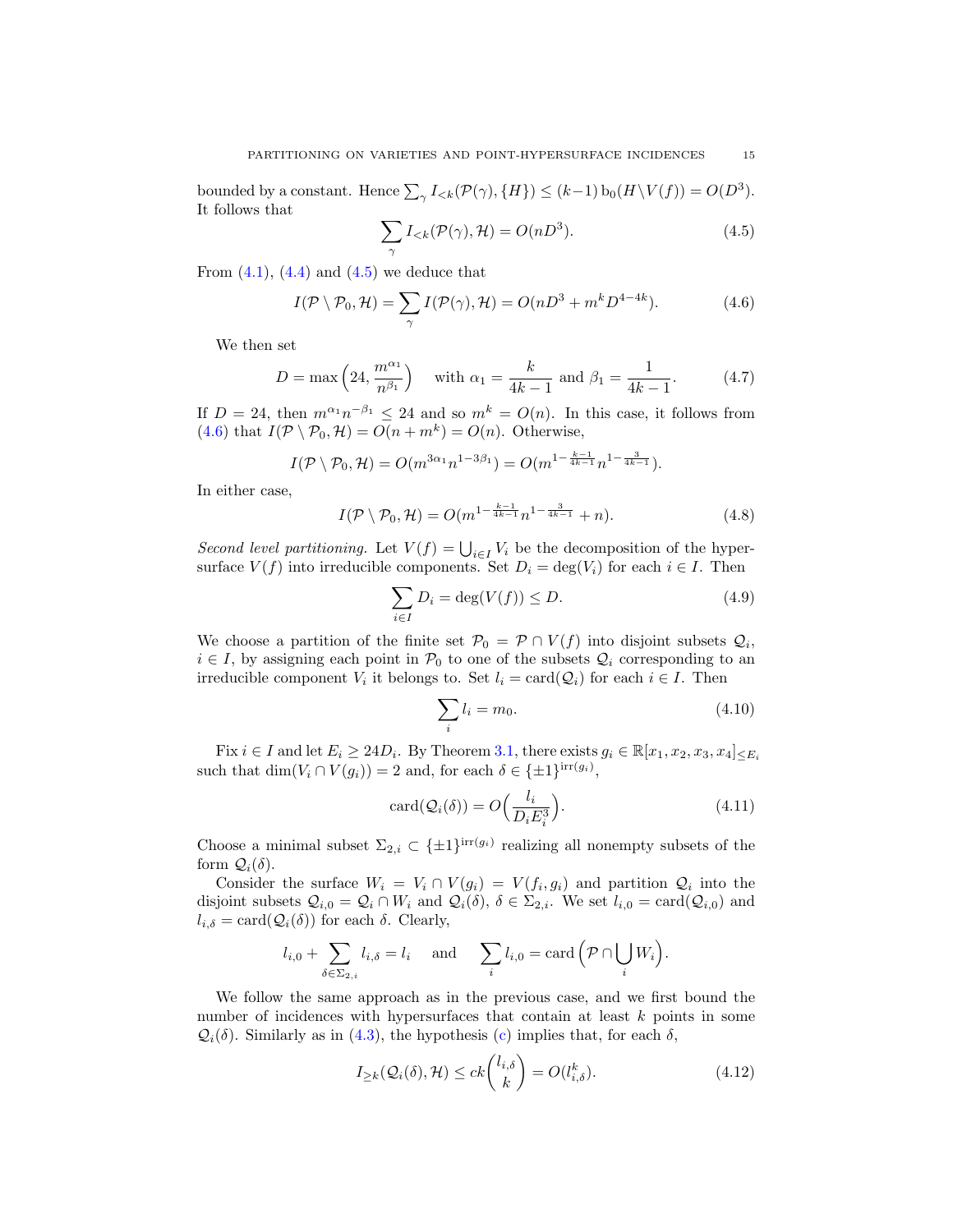#### <span id="page-15-8"></span>16 BASU AND SOMBRA

The cardinality of  $\Sigma_{2,i}$  is bounded by  $b_0(V_i(\mathbb{R}) \setminus V(g_i))$  which, by Theorem [2.8,](#page-8-0) is bounded by  $O(D_i E_i^3)$ . With [\(4.11\)](#page-14-2) and [\(4.12\)](#page-14-3), this implies that

<span id="page-15-0"></span>
$$
\sum_{\delta} I_{\geq k}(\mathcal{Q}_i(\delta), \mathcal{H}) = O\Big(\sum_{\delta} \Big(\frac{l_i}{D_i E_i^3}\Big)^k\Big) = O(l_i^k D_i^{1-k} E_i^{3-3k}).\tag{4.13}
$$

We now bound the number of incidences with hypersurfaces that contain at most  $k-1$  points in every  $\mathcal{Q}_i(\delta)$ . Let  $H \in \mathcal{H}$  and, for the moment, suppose that  $V_i \not\subset H$ . Since  $V_i$  is an algebraic variety over  $\mathbb C$  with  $\dim(V_i) = 3$ , by [\[Har77,](#page-21-18) Chapter I, Proposition 7.1] we have that either  $H \cap V_i$  is empty or of dimension 2. Moreover, the degree of  $H$  is bounded by a constant. The number of subsets of the form  $\mathcal{Q}_i(\delta)$  with nonempty intersection with H is bounded by  $b_0((H \cap V_i)(\mathbb{R}) \setminus V(q_i)).$ By Theorem [2.8,](#page-8-0) this number is bounded by  $O(D_i E_i^2)$ . If we note by  $\mathcal{H}_i$  the set of hypersurfaces of  $H$  not containing  $V_i$ , then

$$
\sum_{\delta} I_{< k}(\mathcal{Q}_i(\delta), \mathcal{H}_i) = O(nD_i E_i^2).
$$

On the other hand, by the hypothesis [\(b\)](#page-2-2), there are at most 3 hypersurfaces  $H \in \mathcal{H}$ containing  $V_i$ , and each of them contains the  $l_i$  points of  $\mathcal{Q}_i$ . Hence

<span id="page-15-1"></span>
$$
I_{< k}(\mathcal{Q}_i \setminus \mathcal{Q}_{i,0}, \mathcal{H} \setminus \mathcal{H}_i) \leq I(\mathcal{Q}_i, \mathcal{H} \setminus \mathcal{H}_i) \leq 3l_i. \tag{4.14}
$$

By [\(4.13\)](#page-15-0) and [\(4.14\)](#page-15-1),

<span id="page-15-2"></span>
$$
I(Q_i \setminus Q_{i,0}, \mathcal{H}) = \sum_{\delta} I(Q_i(\delta), \mathcal{H}) = O(nD_i E_i^2 + l_i^k D_i^{1-k} E_i^{3-3k} + l_i). \tag{4.15}
$$

We set

<span id="page-15-7"></span>
$$
E_i = \max\left(24D_i, \left(\frac{l_i}{D_i}\right)^{\alpha_2} \frac{1}{n^{\beta_2}}\right) \quad \text{with } \alpha_2 = \frac{k}{3k - 1} \text{ and } \beta_2 = \frac{1}{3k - 1}.\tag{4.16}
$$

If  $E_i = 24D_i$ , then  $(\frac{l_i}{D_i})^{\alpha_2} n^{-\beta_2} \leq 24D_i$ . In this case, the first term in the righthand side of  $(4.15)$  controls the second one. Otherwise, both terms are equal up to a constant factor. We deduce from [\(4.15\)](#page-15-2) that

<span id="page-15-3"></span>
$$
I(Q_i \setminus Q_{i,0}, \mathcal{H}) = \begin{cases} O(nD_i^3 + l_i) & \text{if } E_i = 24D_i, \\ O(n^{1-2\beta_2}l_i^{2\alpha_2}D_i^{1-2\alpha_2} + l_i) & \text{otherwise.} \end{cases}
$$
(4.17)

By [\(4.9\)](#page-14-4),

<span id="page-15-5"></span><span id="page-15-4"></span>
$$
\sum_{i} nD_i^3 \le nD^3 = O(m^{1 - \frac{k-1}{4k-1}} n^{1 - \frac{3}{4k-1}} + n),\tag{4.18}
$$

as the term  $nD^3$  appears in [\(4.6\)](#page-14-1) and is accounted for in [\(4.8\)](#page-14-5). Using the Hölder inequality as well as  $(4.9)$  and  $(4.10)$ , we get

$$
\sum_{i} n^{1-2\beta_2} l_i^{2\alpha_2} D_i^{1-2\alpha_2} \le n^{1-2\beta_2} \left(\sum_i l_i\right)^{2\alpha_2} \left(\sum_i D_i\right)^{1-2\alpha_2} \le n^{1-2\beta_2} m_0^{2\alpha_2} D^{1-2\alpha_2}.
$$
 (4.19)

We now substitute the value of D from  $(4.7)$  and those of  $\alpha_1, \alpha_2, \beta_1$  and  $\beta_2$  in the above expression. If  $D = 24$ , then  $m^k = O(n)$  and so  $n^{1-2\beta_2} m_0^{2\alpha_2} D^{1-2\alpha_2} =$  $n^{1-2\beta_2}m_0^{2\alpha_2}=O(n)$ . Otherwise,

<span id="page-15-6"></span>
$$
n^{1-2\beta_2} m_0^{2\alpha_2} D^{1-2\alpha_2} \le n^{1-2\beta_2} m^{2\alpha_2} (m^{\alpha_1} n^{-\beta_1})^{1-2\alpha_2} = m^{1-\frac{k-1}{4k-1}} n^{1-\frac{3}{4k-1}}.
$$
 (4.20)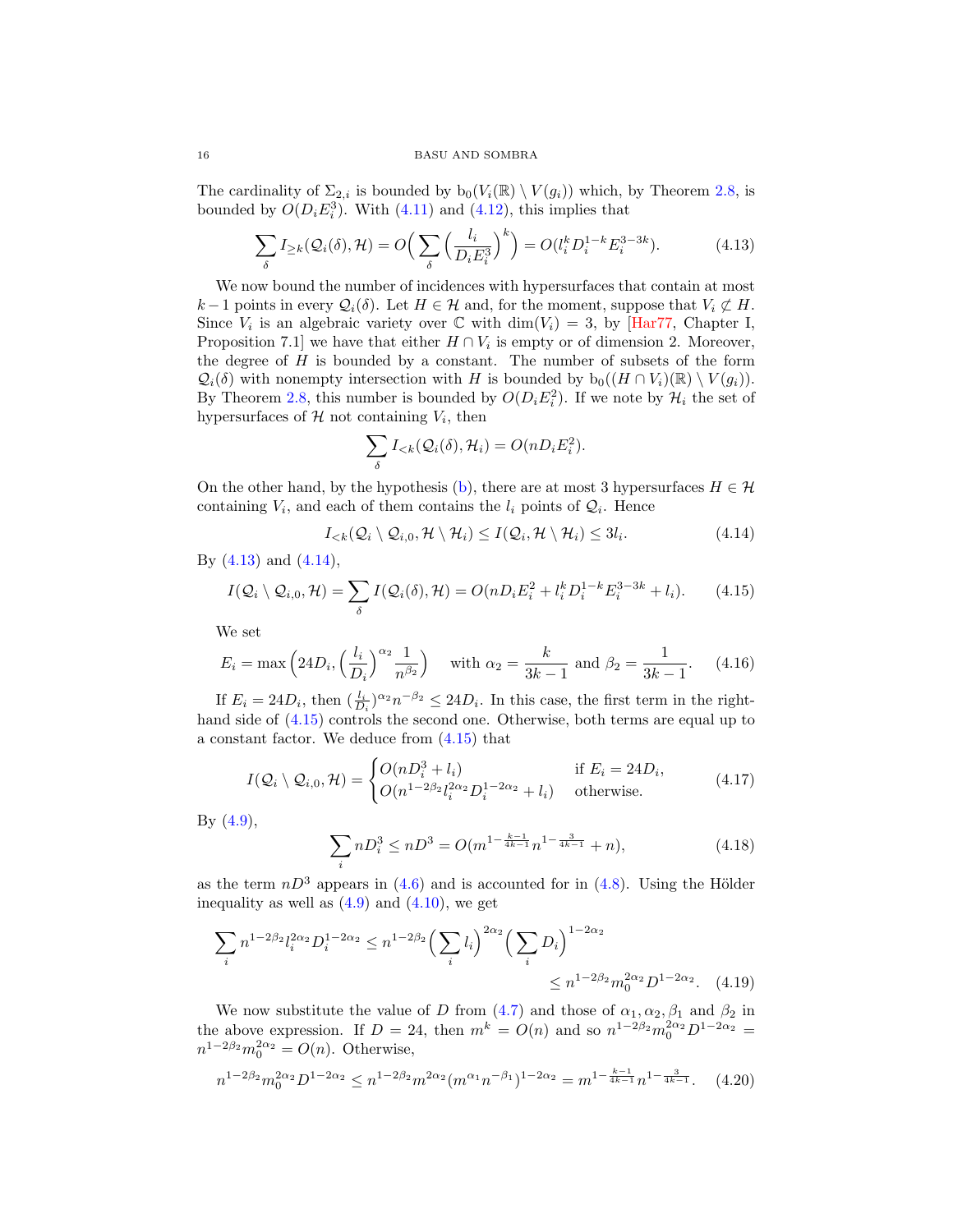It follows from [\(4.17\)](#page-15-3), [\(4.18\)](#page-15-4), [\(4.19\)](#page-15-5), [\(4.20\)](#page-15-6) and [\(4.10\)](#page-14-6) that

$$
I(P_0 \setminus \bigcup_i \mathcal{Q}_{i,0}, \mathcal{H}) = \sum_i I(\mathcal{Q}_i \setminus \mathcal{Q}_{i,0}, \mathcal{H})
$$
  
= 
$$
O\Big(\sum_i nD_i^3 + \sum_i n^{1-2\beta_2} l_i^{2\alpha_2} D_i^{1-2\alpha_2} + \sum_i l_i\Big)
$$
  
= 
$$
O(m^{1-\frac{k-1}{4k-1}} n^{1-\frac{3}{4k-1}} + n + m_0).
$$
 (4.21)

Third level partitioning. For each  $i \in I$ , let  $W_i = \bigcup_{j \in J_i} W_{i,j}$  be the decomposition of the surface  $W_i = V(f_i, g_i)$  into irreducible components. Set  $\Delta_{i,j} = \deg(W_{i,j})$  for each  $j$ . By Bézout's inequality,

<span id="page-16-4"></span><span id="page-16-3"></span>
$$
\sum_{j \in J_i} \Delta_{i,j} = \deg(W_i) \le D_i E_i.
$$
\n(4.22)

We denote by  $W_i(\mathbb{R})_0$  and  $W_{i,j}(\mathbb{R})_0$  the set of isolated points of the semi-algebraic sets  $W_i(\mathbb{R})$  and  $W_{i,j}(\mathbb{R})$ , respectively. We then choose an arbitrary partition of the set  $\mathcal{Q}_{i,0} = \mathcal{Q}_i \cap W_i$  into disjoints subsets  $\mathcal{R}_{i,j}, j \in J_i$ , such that

$$
\mathcal{R}_{i,j} \subset W_{i,j}(\mathbb{R})
$$
 and  $\mathcal{R}_{i,j} \cap W_{i,j}(\mathbb{R})_0 \subset W_i(\mathbb{R})_0$ .

Set  $e_{i,j} = \text{card}(\mathcal{R}_{i,j})$  for each j. Then

<span id="page-16-5"></span>
$$
\sum_{j} e_{i,j} = l_{i,0}.\tag{4.23}
$$

Let  $j \in J_i$ . Being an irreducible component of  $W_i = V(f_i, g_i)$ , the variety  $W_{i,j}$ is partially defined at degree  $E_i$ . Let  $F_{i,j} \geq 24E_i$ , to be fixed later on. By Theorem [3.1,](#page-10-0) there exists  $h_{i,j} \in \mathbb{R}[x_1, x_2, x_3, x_4] \leq F_{i,j}$  such that  $\dim(W_{i,j} \cap V(h_{i,j})) = 1$  and, for each  $\eta \in {\{\pm 1\}}^{\text{irr}(h_{i,j})}$ ,

<span id="page-16-1"></span>
$$
card(\mathcal{R}_{i,j}(\eta)) = O\left(\frac{e_{i,j}}{\Delta_{i,j} F_{i,j}^2}\right).
$$
\n(4.24)

Similarly as before, choose a minimal subset  $\Sigma_{3,i,j} \subset {\{\pm 1\}}^{\text{irr}(h_{i,j})}$  realizing all nonempty subsets of the form  $\mathcal{R}_{i,j}(\eta)$ .

Consider the curve  $Y_{i,j} = W_{i,j} \cap V(h_{i,j})$  and partition  $\mathcal{R}_{i,j}$  into the disjoint subsets  $\mathcal{R}_{i,j,0} = \mathcal{R}_{i,j} \cap Y_{i,j}$  and  $\mathcal{R}_{i,j}(\eta)$ ,  $\eta \in \Sigma_{3,i,j}$ . Set also  $e_{i,j,0} = \text{card}(\mathcal{R}_{i,j,0})$  and  $e_{i,j,\eta} = \text{card}(\mathcal{R}_{i,j}(\eta))$  for each  $\eta$ . Hence,

$$
e_{i,j,0}+\sum_{\eta\in \Sigma_{3,i,j}}e_{i,j,\eta}=e_{i,j}.
$$

We first bound the number of incidences of  $\mathcal{R}_{i,j} \setminus \mathcal{R}_{i,j,0}$  with hypersurfaces that contain at least k points in some  $\mathcal{R}_{i,j}(\eta)$ . Similarly as for [\(4.3\)](#page-13-1) and [\(4.12\)](#page-14-3), the hypothesis [\(c\)](#page-2-1) implies that, for each  $\eta$ ,

<span id="page-16-2"></span>
$$
I_{\geq k}(\mathcal{R}_{i,j}(\eta), \mathcal{H}) \leq ck \binom{e_{i,j,\eta}}{k} = O(e^k_{i,j,\eta}). \tag{4.25}
$$

By Proposition [2.6,](#page-6-2) after dehomogenizing, there are coprime polynomials  $f_{i,j}, \tilde{g}_{i,j} \in$  $\mathbb{R}[x_1, x_2, x_3, x_4]$  such that  $W_{i,j}$  is an irreducible component of the variety  $\widetilde{W}_{i,j} =$  $V(\widetilde{f}_{i,j}, \widetilde{g}_{i,j})$  and

<span id="page-16-0"></span>
$$
\deg(\widetilde{f}_{i,j})\deg(\widetilde{g}_{i,j}) = O(\Delta_{i,j}).\tag{4.26}
$$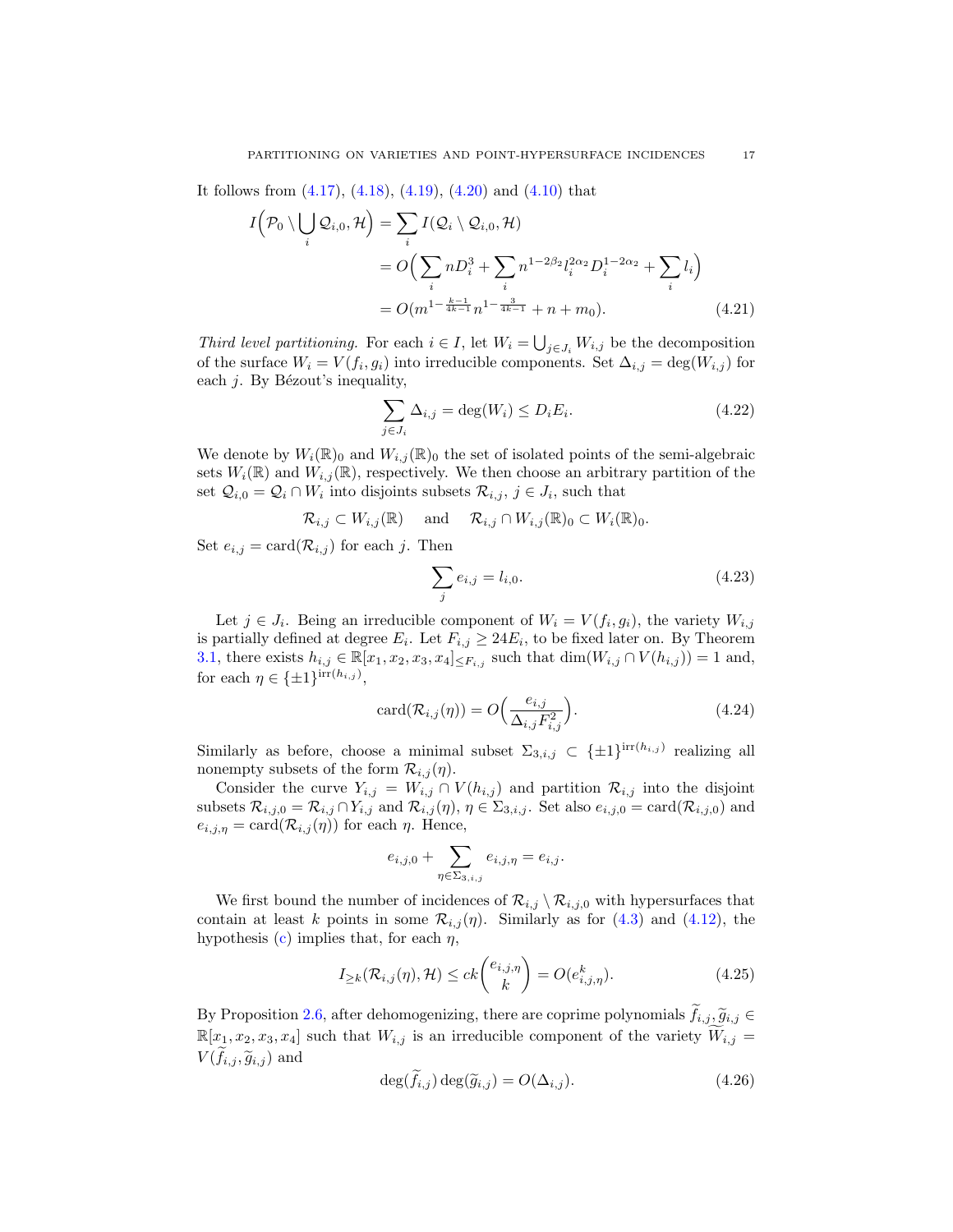Since  $W_{i,j}$  is partially defined at degree  $E_i$ , we can furthermore deduce that  $\deg(f_{i,j})$ ,  $\deg(\widetilde{g}_{i,j}) \leq$  $E_i$ .

The number of nonempty subsets of the form  $\mathcal{R}_{i,j}(\eta)$  is bounded by the number of connected components of  $W_{i,j}(\mathbb{R}) \setminus V(h_{i,j})$ , as explained in Remark [3.2.](#page-10-6) By Theorem [2.8](#page-8-0) and [\(4.26\)](#page-16-0), this number of connected components is bounded by

<span id="page-17-0"></span>
$$
b_0(\widetilde{W}_{i,j}(\mathbb{R}) \setminus V(h_{i,j})) = O(\deg(\widetilde{f}_{i,j}) \deg(\widetilde{g}_{i,j}) F_{i,j}^2) = O(\Delta_{i,j} F_{i,j}^2). \tag{4.27}
$$

By [\(4.24\)](#page-16-1), [\(4.25\)](#page-16-2) and [\(4.27\)](#page-17-0),

<span id="page-17-1"></span>
$$
\sum_{\eta} I_{\geq k}(\mathcal{R}_{i,j}(\eta), \mathcal{H}) = O\Big(\sum_{\eta} \Big(\frac{e_{i,j}}{\Delta_{i,j} F_{i,j}^2}\Big)^k\Big) = O(e_{i,j}^k \Delta_{i,j}^{1-k} F_{i,j}^{2-2k}).\tag{4.28}
$$

We now bound the number of incidences of  $\mathcal{R}_{i,j} \setminus \mathcal{R}_{i,j,0}$  with hypersurfaces that contain at most  $k-1$  points in every  $\mathcal{R}_{i,j}(\eta)$ . We would like to use an argument similar to those used above in the case of first and second level partitioning, and bound, for each  $H \in \mathcal{H}$ , the number of these incidences on H, by k times the number of connected components of  $\mathbb{R}^4 \setminus V(h_{i,j})$  having nonempty intersection with  $H \cap W_{i,j}(\mathbb{R})$  using Theorem [2.8.](#page-8-0) However, there are two difficulties in this approach. First, unlike the prior cases, we do not have the equations defining  $W_{i,j}$ , but rather those of a possibly larger variety  $W_{i,j}$ . This is not a serious problem, since clearly the number of connected components of  $\mathbb{R}^4 \setminus V(h_{i,j})$ , met by the possibly larger set  $H \cap W_{i,j}(\mathbb{R})$  is an upper bound on the number of connected components of  $\mathbb{R}^4 \setminus V(h_{i,j})$  having nonempty intersection with  $H \cap W_{i,j}(\mathbb{R})$ . The second difficulty is more serious. To apply Theorem [2.8](#page-8-0) to obtain a sufficiently good upper bound (see [\(4.30\)](#page-18-0) below) we require that the dimension of the intersection  $H \cap W_{i,j}$  is one (if  $H \cap W_{i,j}$  is non-empty), and this requirement might not be satisfied. To circumvent this difficulty, for each  $H \in \mathcal{H}$ , we partition  $W_{i,j}(\mathbb{R})$  into two semialgebraic subsets, namely  $G_{i,j}(H)$  and  $B_{i,j}(H)$ . The non-isolated points of  $W_{i,j}(\mathbb{R})$ which belong  $B_{i,j}(H)$  are points having an open neighborhood in  $W_{i,j}(\mathbb{R})$  (with respect to its Euclidean topology) which is contained also in  $H$ . Such points have the bad property that the intersection of  $W_{i,j}(\mathbb{R})$  with a small perturbation of H could be empty in a neighborhood of such a point. We bound incidences created by points in the various  $B_{i,j}(H)$  using a separate argument (see inequality [\(4.40\)](#page-19-0) below).

On the other hand, to bound the incidences in  $H \cap G_{i,j}(H)$ , we show (using Proposition  $2.9$ ) that it is possible to replace H by a slightly perturbed hypersurface  $\widetilde{H} \subset \mathbb{R}^4$  of degree twice the degree of  $H$ , satisfying:

- (a) every connected component of  $\mathbb{R}^4 \setminus V(h_{i,j})$  having nonempty intersection with  $H \cap G_{i,j}(H)$  also has a non-empty intersection with  $\widetilde{H} \cap \widetilde{W}_{i,j}(\mathbb{R});$
- (b) the dimension of  $\widetilde{H} \cap \widetilde{W}_{i,j}$  is equal to 1 if  $\widetilde{H} \cap \widetilde{W}_{i,j} \neq \emptyset$ .

This, allows us to obtain the necessary estimate (see  $(4.30)$  below) on the number of connected components of  $\mathbb{R}^4 \setminus V(h_{i,j})$  having nonempty intersection with  $H \cap$  $G_{i,j}(H)$  using Theorem [2.8.](#page-8-0) We now make the above arguments precise as follows.

Given  $H \in \mathcal{H}$ , we denote by  $B_{i,j}(H) \subset W_{i,j}(\mathbb{R})$  the semi-algebraic subset of points  $p \in W_{i,j}(\mathbb{R})$  having an open neighborhood, in the Euclidean topology of  $W_{i,j}(\mathbb{R})$ , contained in H. We also set  $G_{i,j}(H) = W_{i,j}(\mathbb{R}) \setminus B_{i,j}(H)$ . Notice that unlike  $B_{i,j}(H)$ , the semi-algebraic set  $G_{i,j}(H)$  is not necessarily contained in H, and that  $W_{i,j}(\mathbb{R})_0 \cap H \subset B_{i,j}(H)$ .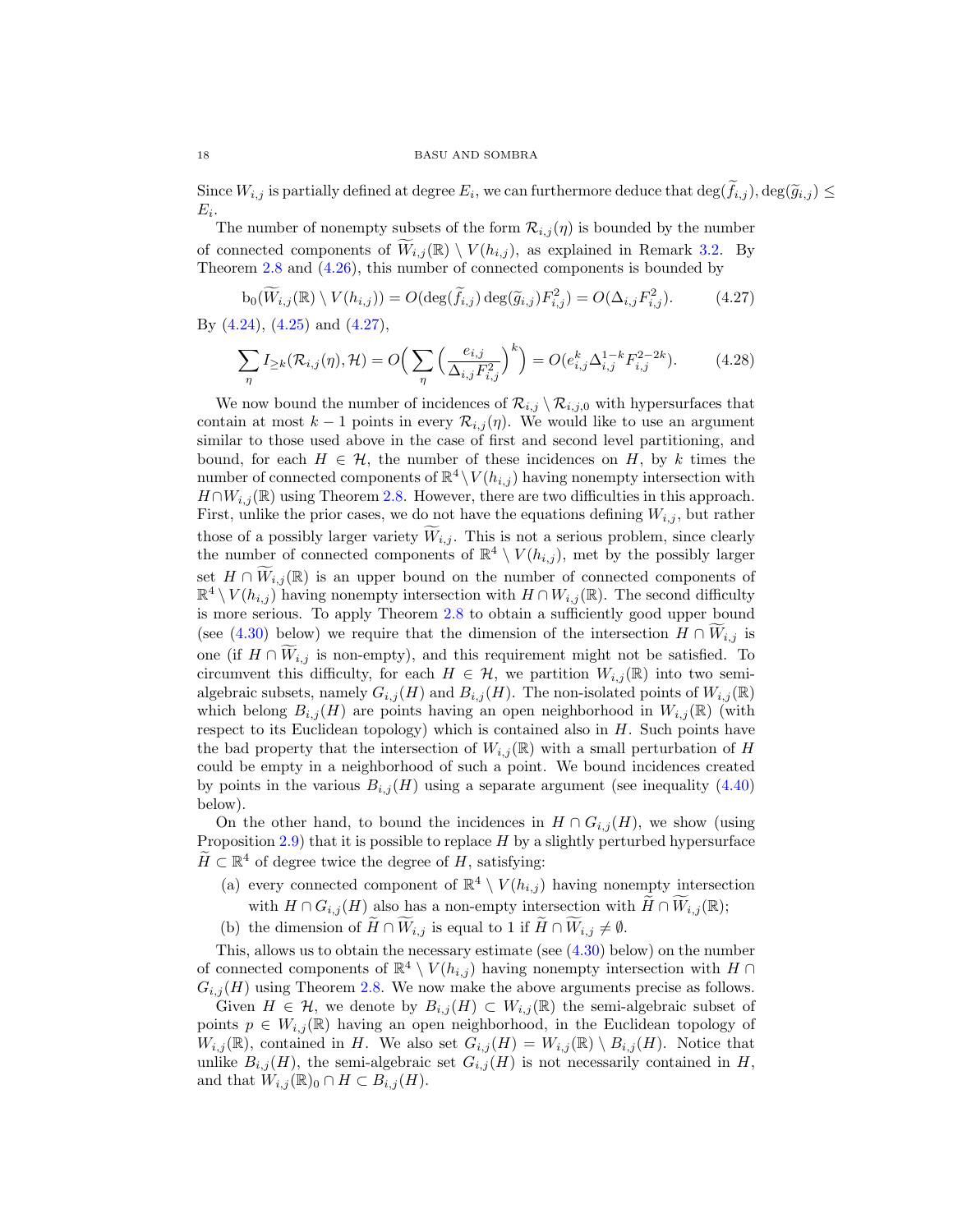<span id="page-18-5"></span>For any finite subset  $\mathcal{R} \subset W_{i,j}(\mathbb{R})$  we set

$$
\mathcal{I}^{\mathcal{B}}(\mathcal{R},\mathcal{H})=\bigcup_{H\in\mathcal{H}}\mathcal{I}(\mathcal{R}\cap B_{i,j}(H),\mathcal{H})\quad\text{ and }\quad\mathcal{I}^{\mathcal{G}}(\mathcal{R},\mathcal{H})=\bigcup_{H\in\mathcal{H}}\mathcal{I}(\mathcal{R}\cap G_{i,j}(H),\mathcal{H}).
$$

We also set  $I^{\text{B}}(\mathcal{R},\mathcal{H}) = \text{card}(\mathcal{I}^{\text{B}}(\mathcal{R},\mathcal{H}))$  and  $I^{\text{G}}(\mathcal{R},\mathcal{H}) = \text{card}(\mathcal{I}^{\text{G}}(\mathcal{R},\mathcal{H}))$ . Clearly,

$$
I(\mathcal{R}, \mathcal{H}) = I^{\text{B}}(\mathcal{R}, \mathcal{H}) + I^{\text{G}}(\mathcal{R}, \mathcal{H}).
$$

We first treat the incidences in  $G_{i,j}(H)$ . Write  $H = V(b)$  with  $b \in \mathbb{R}[x_1, x_2, x_3, x_4]$ . The number of nonempty subsets of the form  $\mathcal{R}_{i,j}(\eta) \cap G_{i,j}(H)$  is bounded by the number of connected components of  $\mathbb{R}^4 \setminus V(h_{i,j})$  having nonempty intersection with  $H \cap G_{i,j}(H)$ . By Proposition [2.9,](#page-8-1) this number of connected components is bounded by the number of connected components of the semi-algebraic set

<span id="page-18-1"></span>
$$
(\widetilde{W}_{i,j} \cap V(b^2 - \varepsilon))(\mathbb{R}) \setminus V(h_{i,j}) = V(b^2 - \varepsilon, \widetilde{f}_{i,j}, \widetilde{g}_{i,j})(\mathbb{R}) \setminus V(h_{i,j})
$$
(4.29)

for any  $\varepsilon > 0$  sufficiently small. Choosing a possibly smaller  $\varepsilon > 0$ , we also have that  $\dim(\widetilde{W}_{i,j} \cap V(b^2 - \varepsilon)) = 1$  if  $\widetilde{W}_{i,j} \cap V(b^2 - \varepsilon) \neq \emptyset$ . To see this, observe that the set of critical values of  $b^2$  restricted to reg( $\widetilde{W}_{i,j}$ ) is finite using Sard's theorem [Loj91, page 255], and hence, for all  $\varepsilon > 0$  small enough,  $\varepsilon$  is a regular value of  $b^2$  restricted to reg( $\widetilde{W}_{i,j}$ ). It follows that either  $\widetilde{W}_{i,j} \cap V(b^2 - \varepsilon)$  is empty, or  $\dim(W_{i,j} \cap V(b^2 - \varepsilon)) = 1$ , using the implicit function theorem (see for example [\[GH78,](#page-21-20) page 19]).

For any such choice of  $\varepsilon$ , by Theorem [2.8](#page-8-0) and [\(4.26\)](#page-16-0), the number of connected components of the semi-algebraic set in [\(4.29\)](#page-18-1) is bounded by

<span id="page-18-0"></span>
$$
O(\deg(b^2 - \varepsilon) \deg(\widetilde{f}_{i,j}) \deg(\widetilde{g}_{i,j}) \deg(h_{i,j})) = O(\Delta_{i,j} F_{i,j}).
$$
 (4.30)

Thus

<span id="page-18-3"></span><span id="page-18-2"></span>
$$
\sum_{\eta} I_{\leq k}^{\mathcal{G}}(\mathcal{R}_{i,j}(\eta), \mathcal{H}) = O(n\Delta_{i,j}F_{i,j}),
$$
\n(4.31)

where

$$
I_{\leq k}^{\mathrm{G}}(\mathcal{R}_{i,j}(\eta),\mathcal{H})=\mathrm{card}(\mathcal{I}^{\mathrm{G}}(\mathcal{R}_{i,j}(\eta),\mathcal{H})\cap\mathcal{I}_{\leq k}(\mathcal{R}_{i,j}(\eta),\mathcal{H})).
$$

Gathering together  $(4.28)$  and  $(4.31)$ , we obtain that

$$
I^{\mathcal{G}}(\mathcal{R}_{i,j} \setminus \mathcal{R}_{i,j,0}, \mathcal{H}) = \sum_{\eta} I^{\mathcal{G}}(\mathcal{R}_{i,j}(\eta), \mathcal{H})
$$
  
= 
$$
O(n\Delta_{i,j}F_{i,j} + e_{i,j}^{k}\Delta_{i,j}^{1-k}F_{i,j}^{2-2k}). \quad (4.32)
$$

We set

$$
F_{i,j} = \max\left(24E_i, \left(\frac{e_{i,j}}{\Delta_{i,j}}\right)^{\alpha_3} \frac{1}{n^{\beta_3}}\right) \quad \text{with } \alpha_3 = \frac{k}{2k-1} \text{ and } \beta_3 = \frac{1}{2k-1}.
$$

If  $F_{i,j} = 24E_i$ , then  $(\frac{e_{i,j}}{\Delta_{i,j}})^{\alpha_3} n^{-\beta_3} = O(E_i)$ . In this case, the first term in the right-hand side of [\(4.32\)](#page-18-3) controls the second one and, otherwise, both terms are equal up to a constant factor. Hence,

<span id="page-18-4"></span>
$$
I^{\mathcal{G}}(\mathcal{R}_{i,j}\setminus\mathcal{R}_{i,j,0},\mathcal{H})=\begin{cases}O(n\Delta_{i,j}E_i) & \text{if }F_{i,j}=24E_i,\\O(n^{1-\beta_3}e_{i,j}^{\alpha_3}\Delta_{i,j}^{1-\alpha_3}) & \text{otherwise.}\end{cases}
$$
(4.33)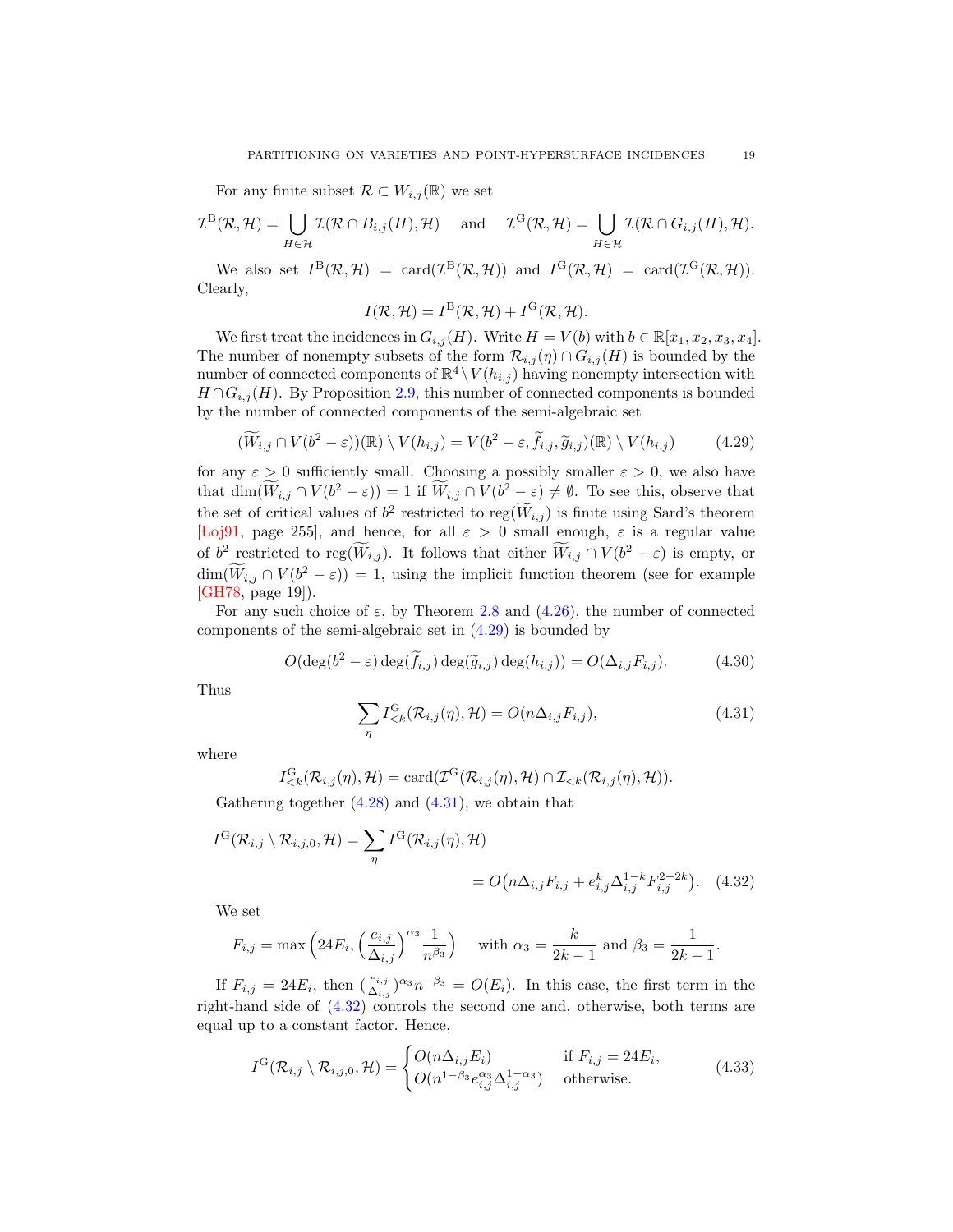By  $(4.22)$  and Bézout's inequality,

<span id="page-19-3"></span>
$$
\sum_{i,j} n \Delta_{i,j} E_i \le \sum_i n D_i E_i^2 = O(m^{1 - \frac{k-1}{4k-1}} n^{1 - \frac{3}{4k-1}} + n), \tag{4.34}
$$

as shown when passing from  $(4.15)$  to  $(4.21)$ . Else, applying the Hölder inequality together with  $(4.23)$  and  $(4.9)$ ,

$$
\sum_{i,j} n^{1-\beta_3} e_{i,j}^{\alpha_3} \Delta_{i,j}^{1-\alpha_3} \le n^{1-\beta_3} \Big( \sum_{i,j} e_{i,j} \Big)^{\alpha_3} \Big( \sum_{i,j} \Delta_{i,j} \Big)^{1-\alpha_3} \le n^{1-\beta_3} m^{\alpha_3} \Big( \sum_i D_i E_i \Big)^{1-\alpha_3}.
$$
 (4.35)

Recall that  $E_i = \max (24D_i, \left(\frac{l_i}{D_i}\right)^{\alpha_2} n^{-\beta_2})$  as in [\(4.16\)](#page-15-7). Hence

<span id="page-19-2"></span>
$$
\sum_{i} D_{i} E_{i} = O\Big(\sum_{i} D_{i}^{2} + n^{-\beta_{2}} \sum_{i} l_{i}^{\alpha_{2}} D_{i}^{1-\alpha_{2}}\Big)
$$
  
=  $O\Big(\sum_{i} D_{i}^{2} + n^{-\beta_{2}} \Big(\sum_{i} l_{i}\Big)^{\alpha_{2}} \Big(\sum_{i} D_{i}\Big)^{1-\alpha_{2}}\Big)$   
=  $O(D^{2} + n^{-\beta_{2}} m^{\alpha_{2}} D^{1-\alpha_{2}}).$  (4.36)

Recall also that  $D = \max (24, m^{\alpha_1} n^{-\beta_1})$  as in [\(4.7\)](#page-14-7). If  $D = 24$ , then  $m^k = O(n)$ . In this case,  $\sum_i D_i E_i = O(1)$ . Otherwise, substituting  $D = m^{\alpha_1} n^{-\beta_1}$  in [\(4.36\)](#page-19-1) and the sum  $\sum_i D_i E_i$  into [\(4.35\)](#page-19-2),

$$
n^{1-\beta_3} m^{\alpha_3} \Big( \sum_i D_i E_i \Big)^{1-\alpha_3} = O\big( n^{1-\beta_3} m^{\alpha_3} (n^{-\beta_2} m^{\alpha_2} (m^{\alpha_1} n^{-\beta_1})^{1-\alpha_2})^{1-\alpha_3} \big)
$$
  
=  $O\big( m^{1-\frac{k-1}{4k-1}} n^{1-\frac{3}{4k-1}} \big).$  (4.37)

It follows from  $(4.33)$ ,  $(4.34)$ ,  $(4.35)$ ,  $(4.36)$  and $(4.37)$ , that

$$
I^{G}\Big(\bigcup_{i}\mathcal{Q}_{i,0}\setminus\bigcup_{i,j}\mathcal{R}_{i,j,0},\mathcal{H}\Big)=\sum_{i,j}I^{G}(\mathcal{R}_{i,j}\setminus\mathcal{R}_{i,j,0},\mathcal{H})
$$

$$
=O\Big(\sum_{i,j}\left(n\Delta_{i,j}F_{i,j}+e_{i,j}^{k}\Delta_{i,j}^{1-k}F_{i,j}^{2-2k}\right)\Big) \qquad(4.38)
$$

<span id="page-19-7"></span><span id="page-19-6"></span><span id="page-19-4"></span><span id="page-19-1"></span>
$$
=O\big(m^{1-\frac{k-1}{4k-1}}n^{1-\frac{3}{4k-1}}+n\big).
$$
 (4.39)

Finally, we treat the incidences in  $B_{i,j}(H)$ . We claim that for each  $p \in \mathcal{R}_{i,j} \setminus \mathcal{R}_{i,j}$  $W_i(\mathbb{R})_0$  there are at most 3 hypersurfaces in H such that  $p \in B_{i,j}(H)$ . To see this, observe that  $p \in B_{i,j}(H)$  implies that H contains an open neighborhood  $U \subset W_{i,j}(\mathbb{R})$  of p. Since p is not an isolated point of  $W_{i,j}(\mathbb{R})$ , if follows that U is of real dimension at least 1. The claim then follows from the hypothesis [\(b\)](#page-2-2). Hence,

<span id="page-19-0"></span>
$$
I^{\mathcal{B}}(\mathcal{R}_{i,j}\setminus W_i(\mathbb{R})_0,\mathcal{H})\leq 3e_{i,j}.\tag{4.40}
$$

The incidences of  $\mathcal{Q}_i$  with hypersurfaces  $H \in \mathcal{H}$  containing  $V_i$  are already accounted for in  $(4.14)$ . Hence, we can suppose that  $V_i$  is not contained in H. In this case, by Theorem [2.8,](#page-8-0)  $\text{card}(H \cap W_i(\mathbb{R})_0) \leq b_0(V(b, f_i, g_i)) = O(D_i E_i^2)$ , where b is the polynomial defining  $H$ . Together with  $(4.14)$ , this implies that

<span id="page-19-5"></span>
$$
\sum_{j} I^{B}(\mathcal{R}_{i,j} \cap W_{i}(\mathbb{R})_{0}, \mathcal{H}) = O(n D_{i} E_{i}^{2} + l_{i})
$$
\n(4.41)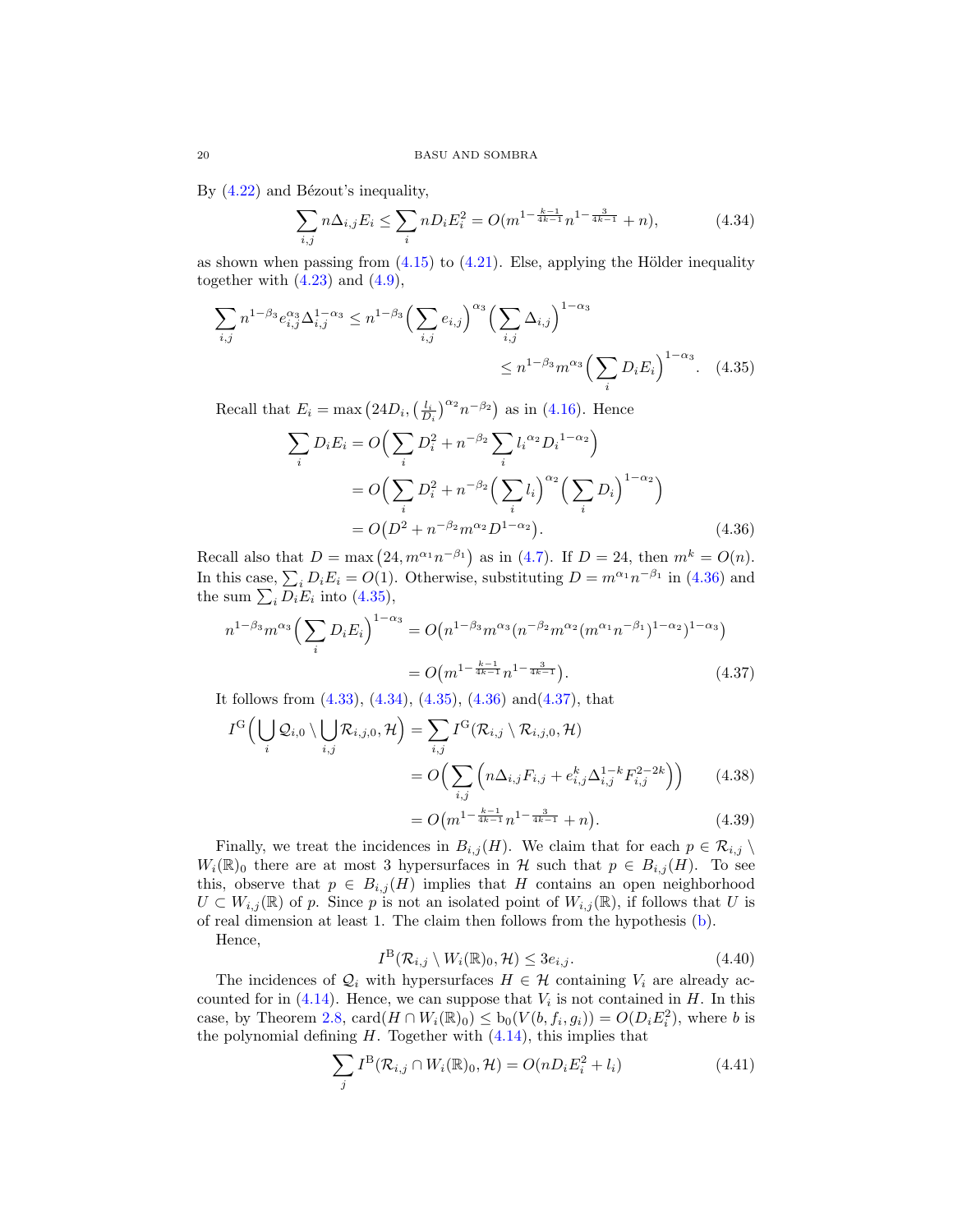It follows from  $(4.40)$ ,  $(4.23)$  and  $(4.41)$  that

$$
\sum_{j} I^{B}(\mathcal{R}_{i,j}, \mathcal{H}) = O(nD_{i}E_{i}^{2} + l_{i}) + O(l_{i,0}) = O(nD_{i}E_{i}^{2} + l_{i}).
$$

This bound already appears in  $(4.15)$ . The contribution of the sum of these terms over  $i \in I$  is accounted for in [\(4.21\)](#page-16-4) and can be absorbed into the bound [\(4.39\)](#page-19-6), after adding the term m. We conclude that

<span id="page-20-4"></span>
$$
I\left(\bigcup_{i} Q_{i,0} \setminus \bigcup_{i,j} \mathcal{R}_{i,j,0}, \mathcal{H}\right) = O\left(m^{1-\frac{k-1}{4k-1}} n^{1-\frac{3}{4k-1}} + m + n\right). \tag{4.42}
$$

The case of curves and conclusion of the proof. Finally, we bound the number of incidences that occur on the curves  $Y_{i,j} = W_{i,j} \cap V(h_{i,j}).$ 

For each  $i, j$ , set  $\mathcal{R}_{i,j,0} = \mathcal{R}_{i,j} \cap Y_{i,j}$ . Let  $Y_{i,j} = \bigcup_{l \in L_{i,j}} Y_{i,j,l}$  be the decomposition of  $Y_{i,j}$  into irreducible components and consider an arbitrary partition of  $\mathcal{R}_{i,j,0}$  into disjoint subsets  $\mathcal{S}_{i,j,l}$ ,  $l \in L_{i,j}$ , with  $\mathcal{S}_{i,j,l} \subset Y_{i,j,l}$  for all l.

Let  $l \in L_{i,j}$  and  $H \in \mathcal{H}$ . If  $Y_{i,j,l}$  is not contained in H, then the number of incidences between  $\mathcal{S}_{i,j,l}$  and this hypersurface is bounded by  $\text{card}(Y_{i,j,l} \cap H)$ . From Bézout's inequality, we deduce that

<span id="page-20-1"></span>
$$
I(\mathcal{S}_{i,j,l}, \{H\}) \leq \begin{cases} \deg(H) \deg(Y_{i,j,l}) & \text{if } Y_{i,j,l} \not\subset H, \\ \text{card}(\mathcal{S}_{i,j,l}) & \text{if } Y_{i,j,l} \subset H. \end{cases}
$$
(4.43)

The hypothesis [\(b\)](#page-2-2) implies that, for each l, there are at most 3 hypersurfaces in  $\mathcal{H}$ containing  $Y_{i,j,l}$ . It follows from  $(4.43)$  that

<span id="page-20-2"></span>
$$
I(\mathcal{R}_{i,j,0}, \mathcal{H}) = \sum_{l \in L_{i,j}} \sum_{H \in \mathcal{H}} I(\mathcal{S}_{i,j,l}, \{H\})
$$
  
=  $O\left(\sum_{l,H} \deg(Y_{i,j,l})\right) + 3 \sum_{l} \text{card}(\mathcal{S}_{i,j,l})$   
=  $O(n \deg(Y_{i,j}) + \text{card}(\mathcal{R}_{i,j,0})).$  (4.44)

By Bézout's inequality,  $\deg(Y_{i,j}) \leq \Delta_{i,j}F_{i,j}$ . Using [\(4.44\)](#page-20-2),

<span id="page-20-3"></span>
$$
I\left(\mathcal{P}\cap\bigcup_{i,j}Y_{i,j},\mathcal{H}\right)=\sum_{i,j}I(\mathcal{R}_{i,j,0},\mathcal{H})=O\Big(\sum_{i,j}n\Delta_{i,j}F_{i,j}+\sum_{i,j}\text{card}(\mathcal{R}_{i,j,0})\Big).
$$
 (4.45)

The first sum in the right-hand side of  $(4.45)$  appears in  $(4.38)$  and is already accounted for in [\(4.39\)](#page-19-6). By construction, the family of sets  $\{\mathcal{R}_{i,j,0}\}_{i,j}$  is a partition of  $P \cap \bigcup_{i,j} Y_{i,j}$ . Therefore, the sum of their cardinalities is bounded by m. Hence,

<span id="page-20-5"></span>
$$
I\left(\mathcal{P}\cap\bigcup_{i,j}Y_{i,j},\mathcal{H}\right) = O\left(m^{1-\frac{k-1}{4k-1}}n^{1-\frac{3}{4k-1}} + m + n\right).
$$
 (4.46)

The statement now follows by summing up the contributions from  $(4.8)$ ,  $(4.21)$ ,  $(4.42)$  and  $(4.46)$ .

We close this paper by proposing the next conjecture on the number of pointhypersurfaces incidences in higher dimension.

<span id="page-20-0"></span>**Conjecture 4.1.** Let  $d, k, c \geq 1$ , and let P be a finite set of points of  $\mathbb{R}^d$  and H a finite set of hypersurfaces of  $\mathbb{C}^d$  satisfying the following conditions:

- (a) the degrees of the hypersurfaces in  $H$  are bounded by  $c$ ;
- (b) the intersection of any family of d distinct hypersurfaces in  $H$  is finite;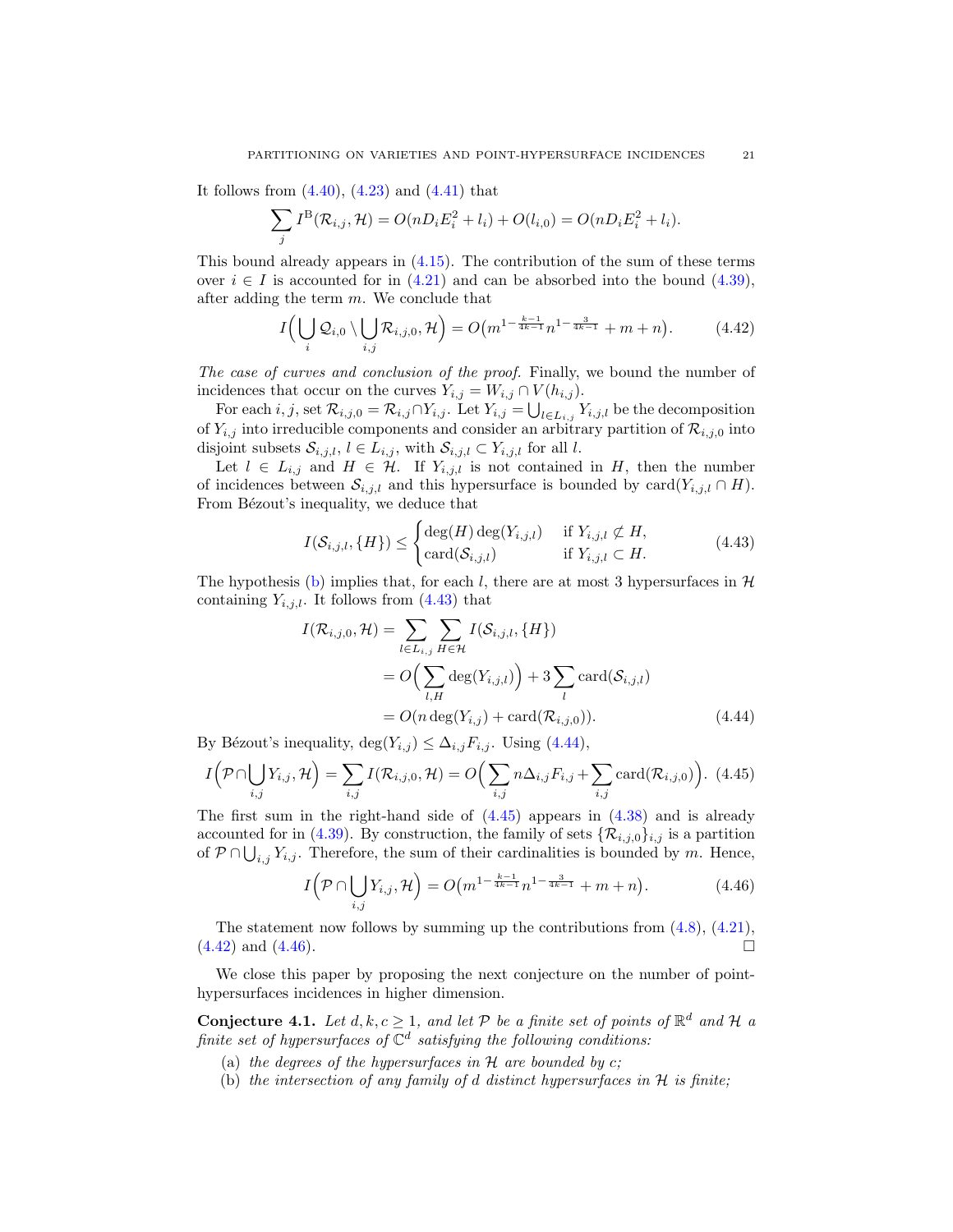<span id="page-21-21"></span>(c) for any subset of k distinct points in  $P$ , the number of hypersurfaces in  $H$ containing them is bounded by c.

Set  $m = \text{card}(\mathcal{P})$  and  $n = \text{card}(\mathcal{H})$ . Then

$$
I(\mathcal{P}, \mathcal{H}) = O_{d,k,c}(m^{1-\frac{k-1}{dk-1}}n^{1-\frac{d-1}{dk-1}} + m + n).
$$

This conjecture is suggested by the bound that follows from the first level of the polynomial partitioning method applied to this problem. It contains the statements of the Szemerédi-Trotter theorem [1.4,](#page-2-3) the results of Zahl and Kaplan, Matoušek, Sharir and Safernová in three dimensions  $[Zah13, KMSS12]$  $[Zah13, KMSS12]$  $[Zah13, KMSS12]$ , and Theorem [1.5.](#page-2-0)

Concurrently with this paper, a proof of a weaker version of this conjecture, with an extra factor of  $m^{\epsilon}$  in the bound, has appeared in [\[FPS](#page-21-14)+14].

### <span id="page-21-0"></span>**REFERENCES**

- <span id="page-21-12"></span>[BB12] S. Barone and S. Basu, Refined bounds on the number of connected components of sign conditions on a variety, Discrete Comput. Geom. 47 (2012), 577–597. [4,](#page-3-1) [9](#page-8-2)
- <span id="page-21-13"></span>[BB14] S. Barone and S. Basu, On a real analogue of Bezout inequality and the number of connected components of sign conditions, e-print arXiv:1303.1577v3, 2014. [4,](#page-3-1) [9](#page-8-2)
- <span id="page-21-17"></span>[BPR06] S. Basu, R. Pollack, and M.-F. Roy, Algorithms in real algebraic geometry, second ed., Algorithms Comput. Math., vol. 10, Springer-Verlag, 2006. [10](#page-9-3)
- <span id="page-21-4"></span>[CEG+90] K. Clarkson, H. Edelsbrunner, L.J. Guibas, M. Sharir, and E. Welzl, Combinatorial complexity bounds for arrangements of curves and spheres, Discrete Comput. Geom. 5 (1990), 99–160. [1](#page-0-1)
- <span id="page-21-8"></span>[Cha89] M. Chardin, Une majoration de la fonction de Hilbert et ses conséquences pour l'interpolation algébrique, Bull. Soc. Math. France  $117$  $117$  (1989), 305–318. [3,](#page-2-4) 7
- <span id="page-21-9"></span>[CP99] M. Chardin and P. Philippon, Régularité et interpolation, J. Algebraic Geom. 8 (1999), 471–481, erratum in J. Algebraic Geom. 11 (2002), 599-600. [3,](#page-2-4) [7](#page-6-3)
- <span id="page-21-2"></span>[ES11] G. Elekes and M. Sharir, Incidences in three dimensions and distinct distances in the plane, Combin. Probab. Comput. 20 (2011), 571–608. [1](#page-0-1)
- <span id="page-21-14"></span>[FPS+14] J. Fox, J. Pach, A. Sheffer, A. Suk, and J. Zahl, A semi-algebraic version of Zarankiewicz's problem, e-print arXiv:1407.5705v1, 2014. [4,](#page-3-1) [22](#page-21-21)
- <span id="page-21-15"></span>[Ful84] W. Fulton, Intersection theory, Ergeb. der Math. und ihrer Grenzgebiete, vol. 3, Springer-Verlag, 1984. [4](#page-3-1)
- <span id="page-21-20"></span>[GH78] P. Griffiths and J. Harris, Principles of algebraic geometry, Wiley-Interscience, 1978. [19](#page-18-5)
- <span id="page-21-1"></span>[GK15] L. Guth and N. H. Katz, On the Erdős distinct distances problem in the plane, Ann. of Math. (2) 181 (2015), 155–190. [1,](#page-0-1) [2,](#page-1-2) [11,](#page-10-7) [13](#page-12-2)
- <span id="page-21-18"></span>[Har77] R. Hartshorne, Algebraic geometry, Graduate Texts in Math., vol. 52, Springer-Verlag, 1977. [16](#page-15-8)
- <span id="page-21-3"></span>[KMS12] H. Kaplan, J. Matoušek, and M. Sharir, Simple proofs of classical theorems in discrete geometry via the Guth-Katz polynomial partitioning technique, Discrete Comput. Geom. 48 (2012), 499–517. [1](#page-0-1)
- <span id="page-21-7"></span>[KMSS12] H. Kaplan, J. Matoušek, M. Sharir, and S. Safernová, Unit distances in three dimensions, Combinat. Probab. Comput. 21 (2012), 597–610. [2,](#page-1-2) [3,](#page-2-4) [4,](#page-3-1) [11,](#page-10-7) [13,](#page-12-2) [22](#page-21-21)
- <span id="page-21-19"></span>[Loj91] S. Lojasiewicz, *Introduction to complex analytic geometry*, Birkhäuser Verlag, 1991. [19](#page-18-5)
- <span id="page-21-6"></span>[Mil64] J. Milnor, On the Betti numbers of real varieties, Proc. Amer. Math. Soc. 15 (1964), 275–280. [2,](#page-1-2) [9](#page-8-2)
- <span id="page-21-10"></span>[MP15] J. Matoušek and Z. Patáková, Multilevel polynomial partitions and simplified range searching, Discrete Comput. Geom. 54 (2015), 22–41. [3](#page-2-4)
- <span id="page-21-16"></span>[Nes84] Yu. V. Nesterenko, Estimates for the characteristic function of a prime ideal, Mat. Sb. (N.S.) 123(165) (1984), 11–34. [7](#page-6-3)
- <span id="page-21-5"></span>[PO49] I. G. Petrovskiĭ and O. A. Oleĭnik, On the topology of real algebraic surfaces, Izvestiya Akad. Nauk SSSR. Ser. Mat. 13 (1949), 389–402. [2,](#page-1-2) [9](#page-8-2)
- <span id="page-21-11"></span>[PS98] J. Pach and M. Sharir, On the number of incidences between points and curves, Combin. Probab. Comput. 7 (1998), 121–127. [3](#page-2-4)